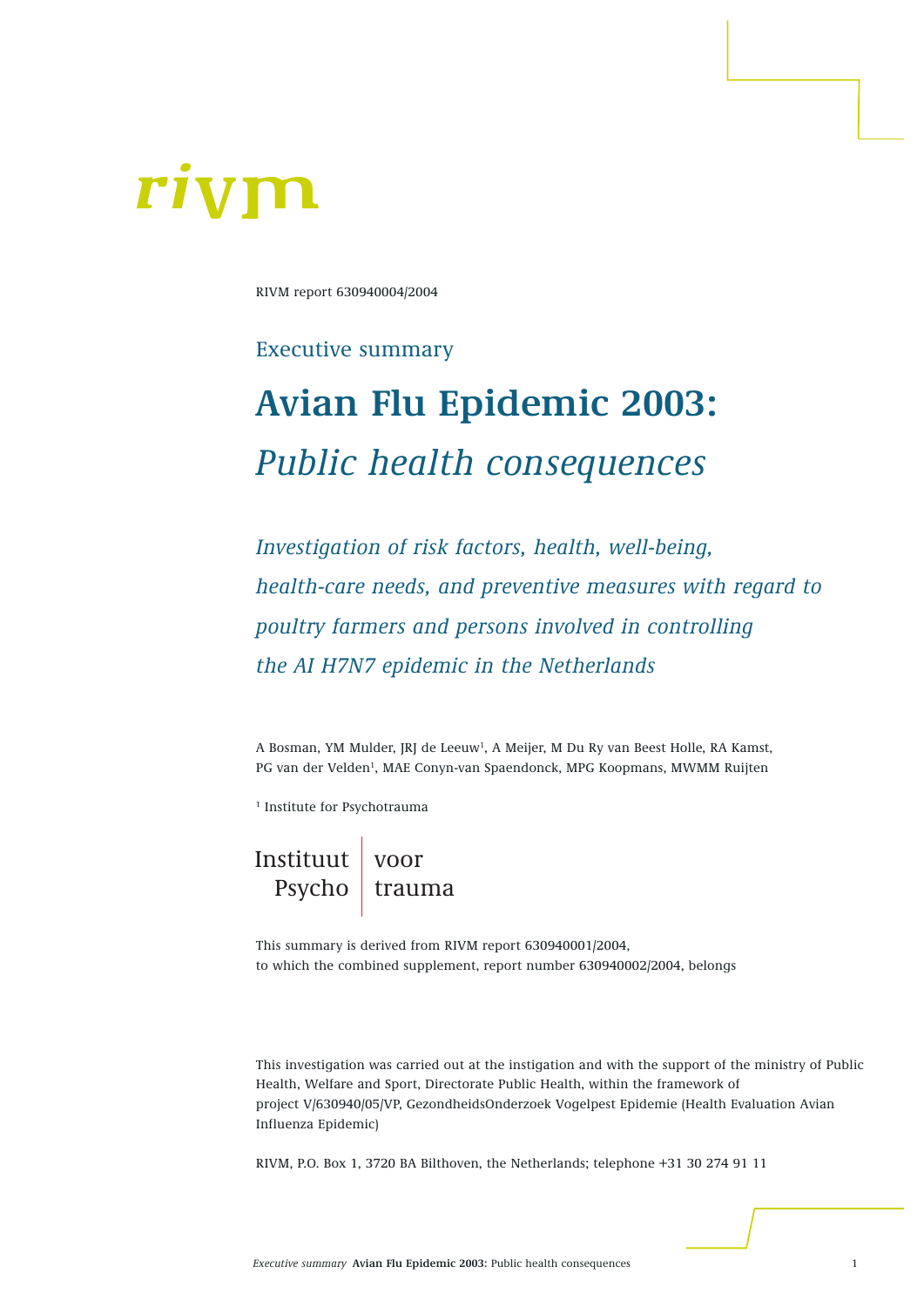## Colofon

Photo cover: ANP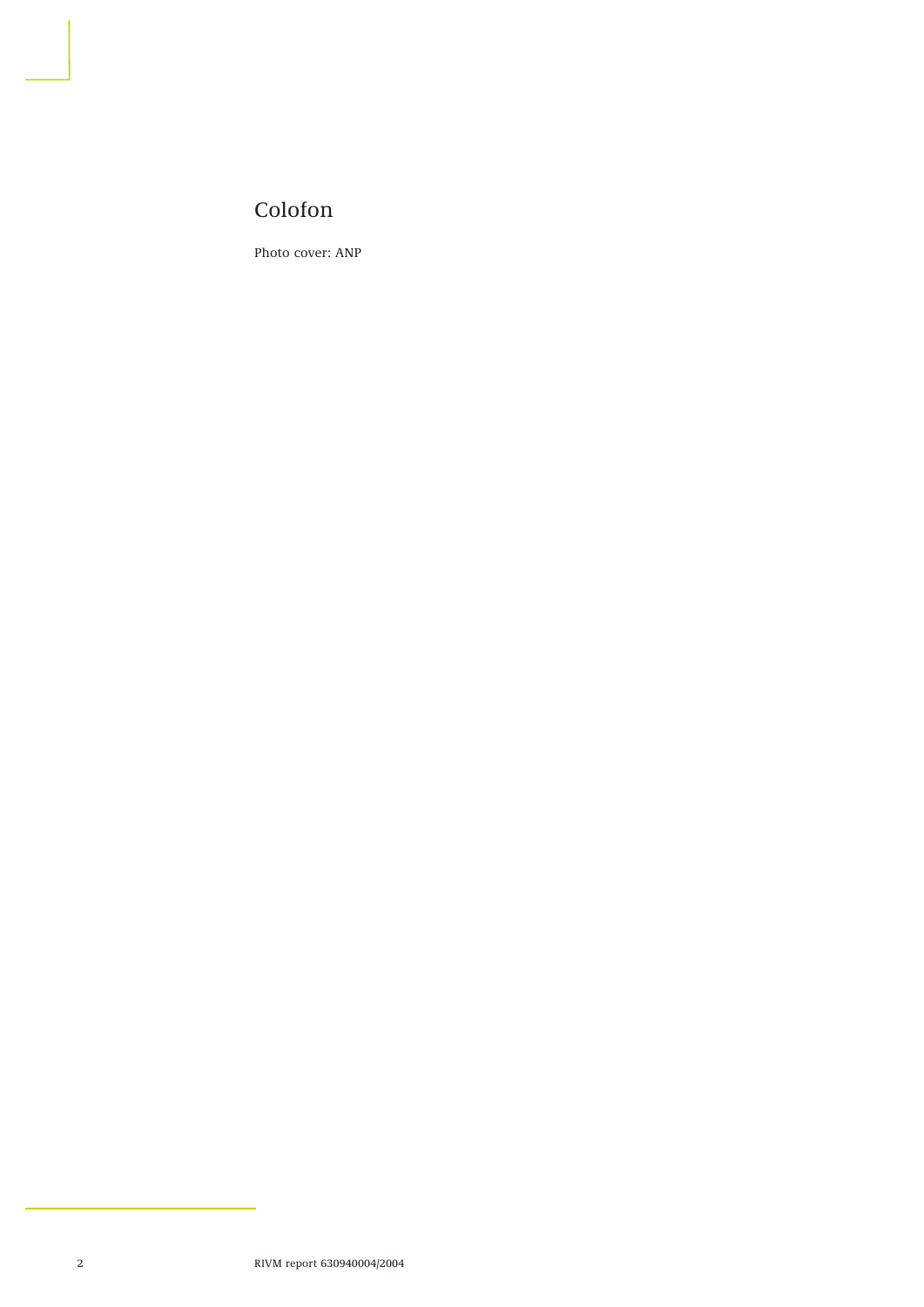#### Abstract

Executive summary **Avian flu epidemic 2003**: public health consequences. *Risk factors, health, well-being, health care needs and preventive measures during the H7N7 avian flu outbreak control in the Netherlands.*

It is estimated that at least one thousand persons were infected with avian flu during the outbreak in the Netherlands in 2003. One-third of the poultry farmers whose holdings were cleared reported stress reactions, fatigue, and depression.

The extensive spread of the virus to humans underscores the importance of measures to prevent poultry-to-human transmission among people handling infected poultry. The possible uncertainty, stress, and anxiety associated with avian flu control demand specific health care attention. A total of 453 people reported symptoms, predominantly conjunctivitis. Antibodies were found in 59% of family members of infected poultry workers. Of the 500 tested persons who had handled infected poultry, about 50% showed an antibody response.

The poultry farmers and workers did not comply adequately with preventive measures. The antiviral drug oseltamivir protected against infection, whereas a protective effect of mouth-nose masks could not be found.

The attention that was given to counseling of poultry farmers and other workers, and the attention given to the provision of information and communication during the clearing out of poultry worked well.

Approximately 25% of the poultry farmers worried about the survival of their holding and the sector as a whole, while 16% felt a need for additional support, help, or health care because of the avian flu. They usually consulted agricultural care providers and family doctors, less often mental health-care providers.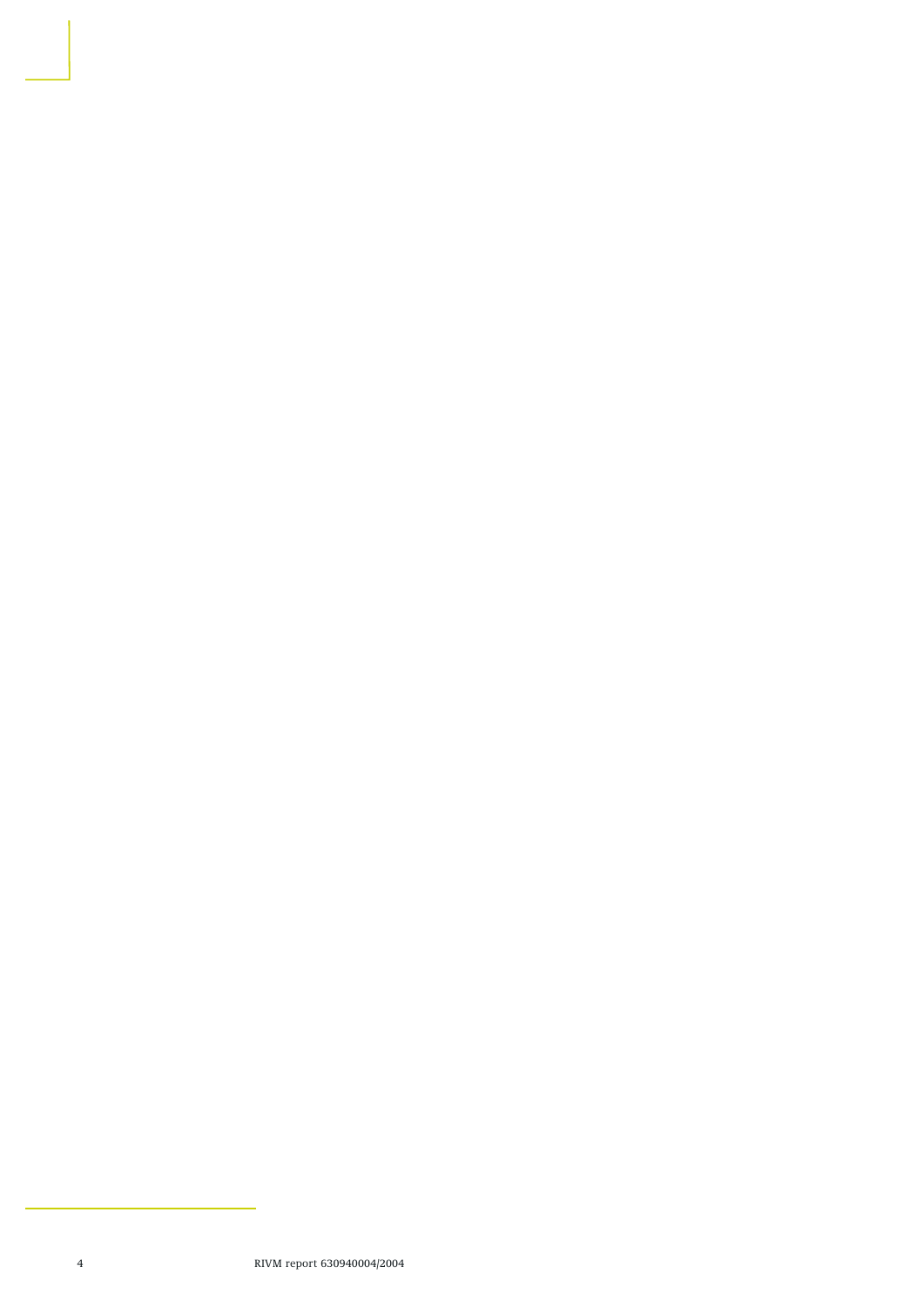#### Preface

During the avian flu epidemic in 200l, an investigation was undertaken concerning the health risks for poultry farmers and for persons directly involved in controlling the epidemic. The investigation was carried out at the direction of the Ministry of Public Health, Welfare, and Sports. This report is the Executive Summary. The main report and associated supplements (reports 630940001/2004 and 630940002/2004) contain the full results of the investigation. The study participants receive a separate summary of the results.

First, we wish to express our gratitude to those who took part in the investigation; they have filled out a very extensive questionnaire, cooperated in interviews, and provided blood and/or saliva samples for this research.

In addition to the two research institutes, the National Institute for Public Health and the Environment (RIVM) and the Institute for Psychotrauma (IvP), many others have contributed to this research. From the Ministerie of Agriculture, Nature and Food Quality the Food and Consumer Product Safety Authority/National Inspection service for Livestock and Meat (VWA-RVV), the General Inspection Services (AID), LASER and the Legal department contributed to the realization of this research. The management and many employees of the Regional Crisis Center (RCC) in Stroe made it possible to set up a research unit there during the crisis. In addition, several Municipal Health Services (GGDs), regional laboratories, the National Coordinating Center for Infectious Diseases (LCI), the Virology Department of the Erasmus Medical Center, SEP, general medical practitioners and medical specialists, poultry service companies, employment agencies, communication and ICT experts gave their cooperation. Their contributions – giving advice, providing data files, commenting on research plans and methods, providing communication channels, commenting on draft reports, etc. – have made an important contribution to the end result of this investigation which is now before you. Many have made this contribution in addition to and beyond their already demanding tasks in the hectic time of the containment of the epidemic. The investigators are grateful for these valuable contributions.

The investigation was guided by a steering committee and a scientific advice commission. Both made an important contribution to the realization of the research and the report. The investigators are grateful for that contribution, which was often given under very pressing conditions.

A special word of thanks is also due to the many workers behind the scenes: the list of authors here, as in many publications, does only partial justice to the reality. The effort and support of many others, from mail-room personnel, packers and unpackers, doormen, IT workers, press secretaries, administrative workers, secretaries, laboratory technicians, epidemiologists, and managers has been essential.

The investigation revealed several important new findings, which are described in the report. These findings can contribute to improving the containment of a future avian flu epidemic and limiting the health risks which may arise from it.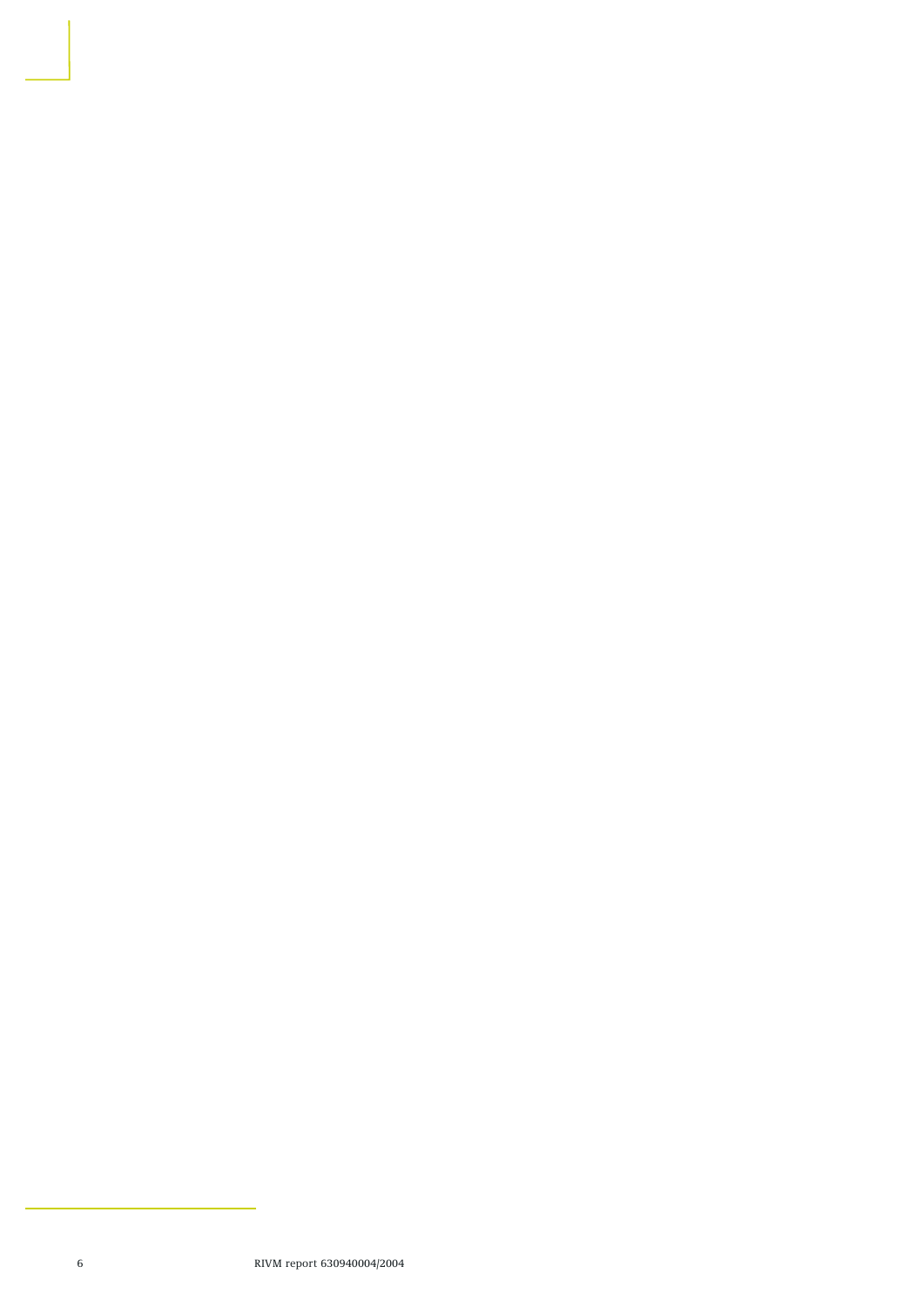#### Contents

Summary *9*

- 1. Reason for the investigation *11*
- 1.1 Introduction *11*
- 1.2 Health risk: infection and its consequences for humans *11*
- 1.3 Health risk: Stress-related complaints *12*
- 2. What was investigated? *13*
- 2.1 Objectives *13*
- 2.2 Investigation 1: Surveillance of conjunctivitis and flu-like illness *13*
- 2.3 Investigation 2: Risk factors for transmission of AI virus *13*
- 2.4 Investigation 3: Psychosocial health, well-being and health-care needs *14*
- 2.5 How were the data collected? *14*
- 2.6 Who participated in the investigation? *15*
- 3. Results *17*
- 3.1 Investigation of infectious diseases (Investigations 1 and 2) *17*
- 3.2 Psychosocial health, communication, treatment and health-care needs *21*
- 4. Conclusions *25*
- 4.1 Introduction *25*
- 4.2 Conclusions: infectious disease investigation *25*
- 4.3 Conclusions: Psychosocial health, communication, treatment and health-care needs *27*
- 5. Recommendations *31*
- 5.1 For investigation of infectious diseases *31*
- 5.2 For psychosocial health, communication, treatment and health-care needs *32*
- 5.3 General recommendations *33*

Acronyms *35*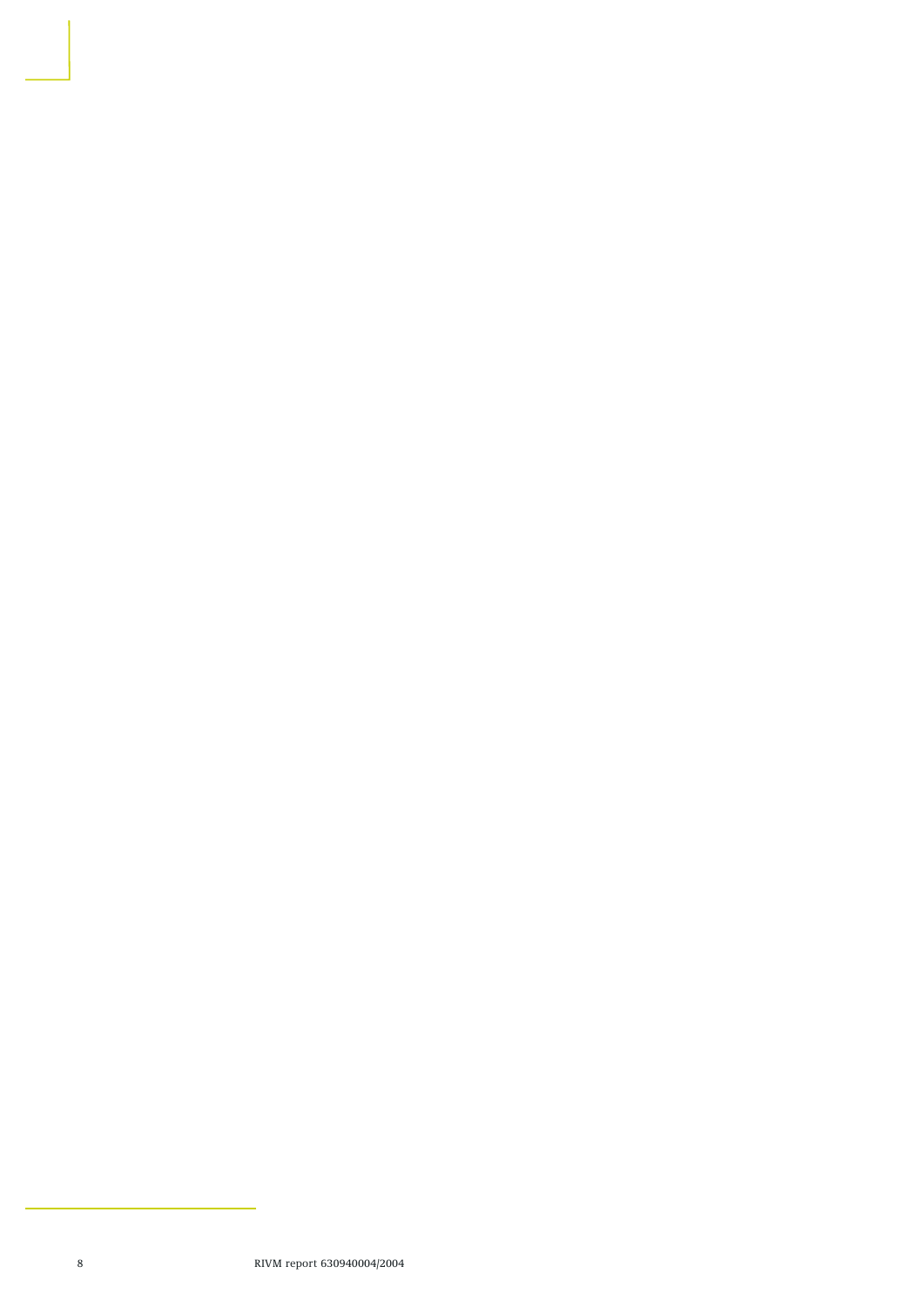## **Summary**

It is estimated that at least one thousand persons were infected with the avian flu virus during the epidemic in The Netherlands, 2003. Among those infected were people who came in direct contact with infected poultry as well as others living in the same households as infected poultry workers. The antiviral drug oseltamivir appeared to protect against infection, but a protective effect of mouth-nose masks could not be found. One-third of the poultry farmers on farms that were culled reported stress reactions, fatigue, and depression. The provision of information about treatment and the treatment itself during the culling were largely effective.

The extensive spread of the epidemic underlines the importance of measures to prevent transmission of the avian flu virus from poultry to humans by contact with infected poultry. The primary objective is to prevent the appearance of a new influenza virus that has greater ability to infect humans and to spread from person to person.

For many of those involved, combating the avian flue epidemic caused uncertainty, stress, and anxiety, for which specific care is needed. Correct and timely communication are crucial in this regard.

Shortly after the outbreak of the avian flue epidemic, a medical post was opened where people could report with symptoms which might be related to the epidemic. As a follow-up, a questionnaire survey was carried out. Approximately 400 poultry farmers and their families and almost 900 persons involved in controlling the epidemic participated in this investigation. Blood samples were taken from 500 participants to determine possible infection with the avian flu virus. In addition, 23 interviews were carried out and additional studies were performed in 62 household contacts of 25 persons with avian flu virus infection.

There were 453 persons who reported having symptoms, primarily conjunctivitis; in 89 of them the avian flu virus was demonstrated and 3 of these had had no contact with poultry, only with infected persons. Antibodies were also detected in 59% of the households contacts of infected poultry workers. Approximately 50% of the 500 persons examined who had contact with infected poultry during the epidemic had detectable antibodies against the virus.

Neither poultry farmers nor those combating the epidemic complied satisfactorily with preventive measures. The antiviral drug oseltamivir protected against avian flu infection and the associated symptoms. The investigation could not demonstrate a protective effect of safety goggles or mouth-nose masks.

Both the attention given to poultry farmers and others involved and the information about treatment and the treatment itself during the culling operations were adequate. Veterinarians recruited specifically for this outbreak found their tasks more often emotionally burdensome than did other professional groups involved in combating the epidemic.

About 25% of the poultry farmers whose farms were culled were worried about the survival of their holdings and of the sector as a whole, while 16% indicated that they needed additional support, help, or health-care as a result of the avian flu. They sought help from specific agricultural care-providers and the family doctor, less often from mental health-care providers.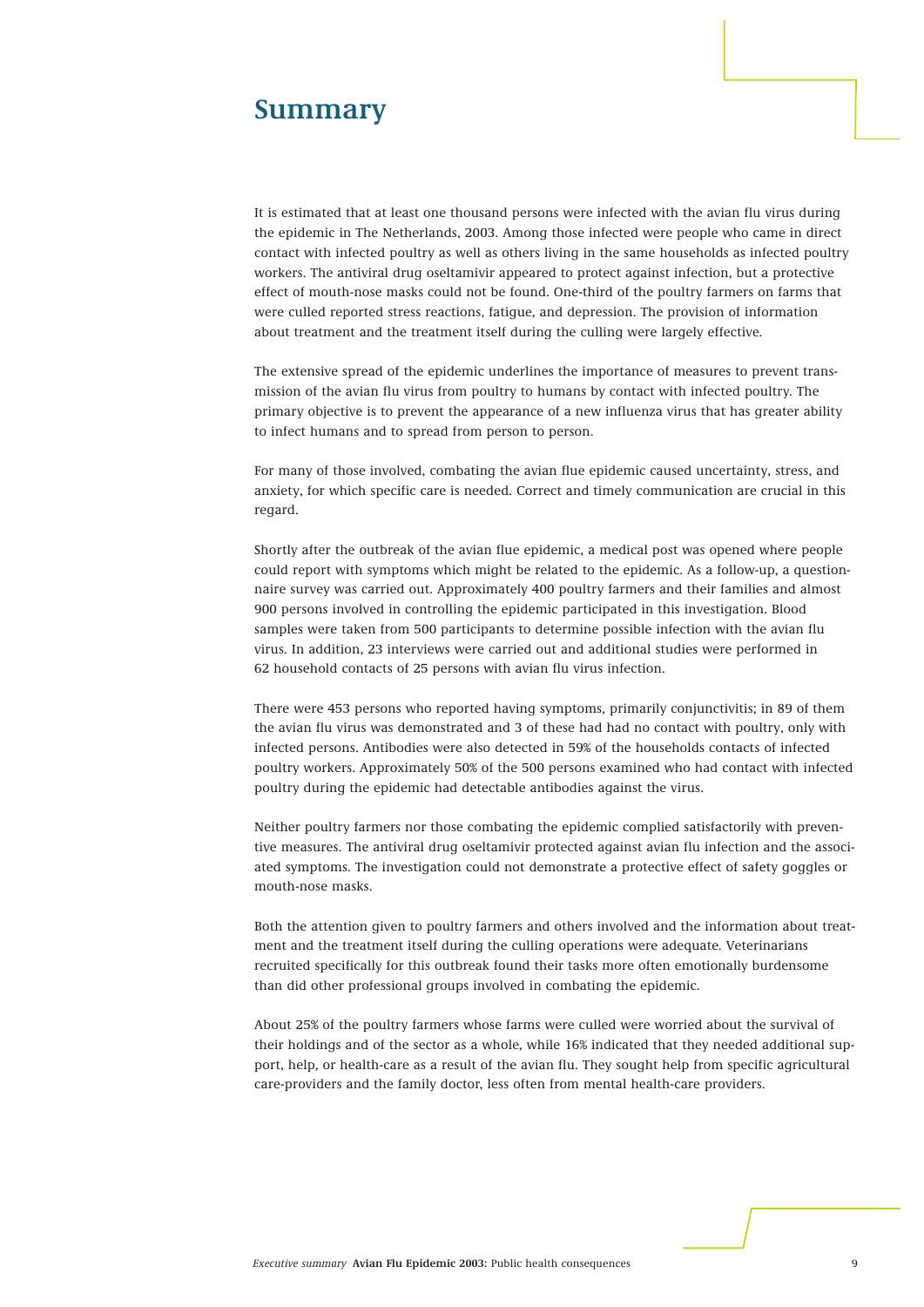The investigation provides recommendations for better protection and surveillance of public health in future animal disease epidemics. The main recommendations focus on improvement and integration of organizations and protocols for human and animal infectious disease prevention, and improvement in correct use of personal protective materials and antiviral drugs.

The model employed for guidance of affected poultry farmers, communication about treatment and actual treatment during culling operations is a starting point for future crises. Coordination of different care-providing agencies is needed.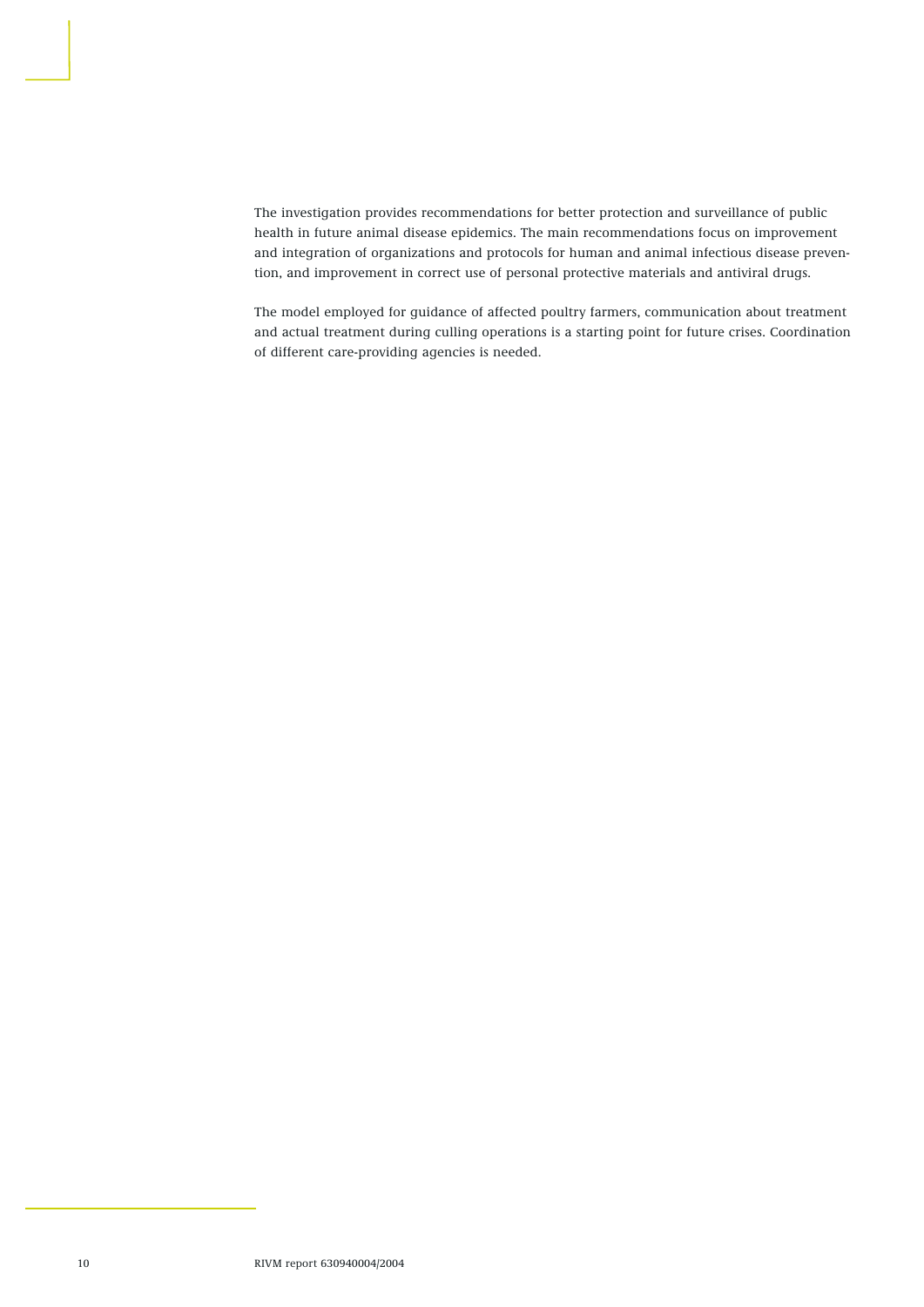## **1 Reason for the investigation**

#### 1.1 Introduction

In 2003 a large number of poultry farms in the Gelderse Vallei, Brabant, and Limburg were stricken by classical avian flu, also called Avian Influenza (AI). Because of possible health risks of AI for humans, an investigation was carried out among poultry farmers and their families and among professional groups involved in combating the epidemic (such as veterinarians, insurance appraisers, personnel of the National Inspection service for Livestock and Meat (RVV) and the General Inspection Services (AID), and those hired to carry out the clearing out).

This investigation, the Gezondheidsonderzoek Vogelpestepidemie (GOVE), was instigated by the Ministerie van VWS (Volksgezondheid, Welzijn en Sport), the Rijksinstituut voor Volksgezondheid en Milieu (RIVM) and the Instituut voor Psychotrauma (IvP).

This extensive summary is written in particular for those who commissioned the study, for the policy makers, and for those involved in preparing for control of crises and disasters (veterinary, public health). It deals with the planning, performance, results, and interpretation of the research. The emphasis is on the scientific results, as well as on the conclusions and recommendations. Those interested in reading all of the information are referred to relevant chapters in the main report (630940001/2004) and supplements (630940002/2004). For an overview of the recommended literature, see Chapter 8 of the main report.

#### 1.2 Health risk: infection and consequences for humans

Avian flu is caused by type A avian influenza viruses. These viruses are divided, on the basis of characteristics of surface proteins, into H (Hemagglutinin) and N (Neuraminidase) subtypes. Thus far 16 hemagglutinin subtypes and 9 neuraminidase subtypes have been recognized. Waterfowl are considered to be the reservoir for these viruses but these birds are usually not ill. Disease occurs when these viruses are transmitted to poultry. The outbreak in the Netherlands in 2003 was caused by an avian influenza virus type A subtype H7N7 (A/H7N7).



**Figure.1. Possible routes of transmission of avian influenza virus between and among animal species and humans. Solid arrows indicate transmission routes that have been confirmed scientifically and dashed arrows indicate those that have not yet been confirmed.**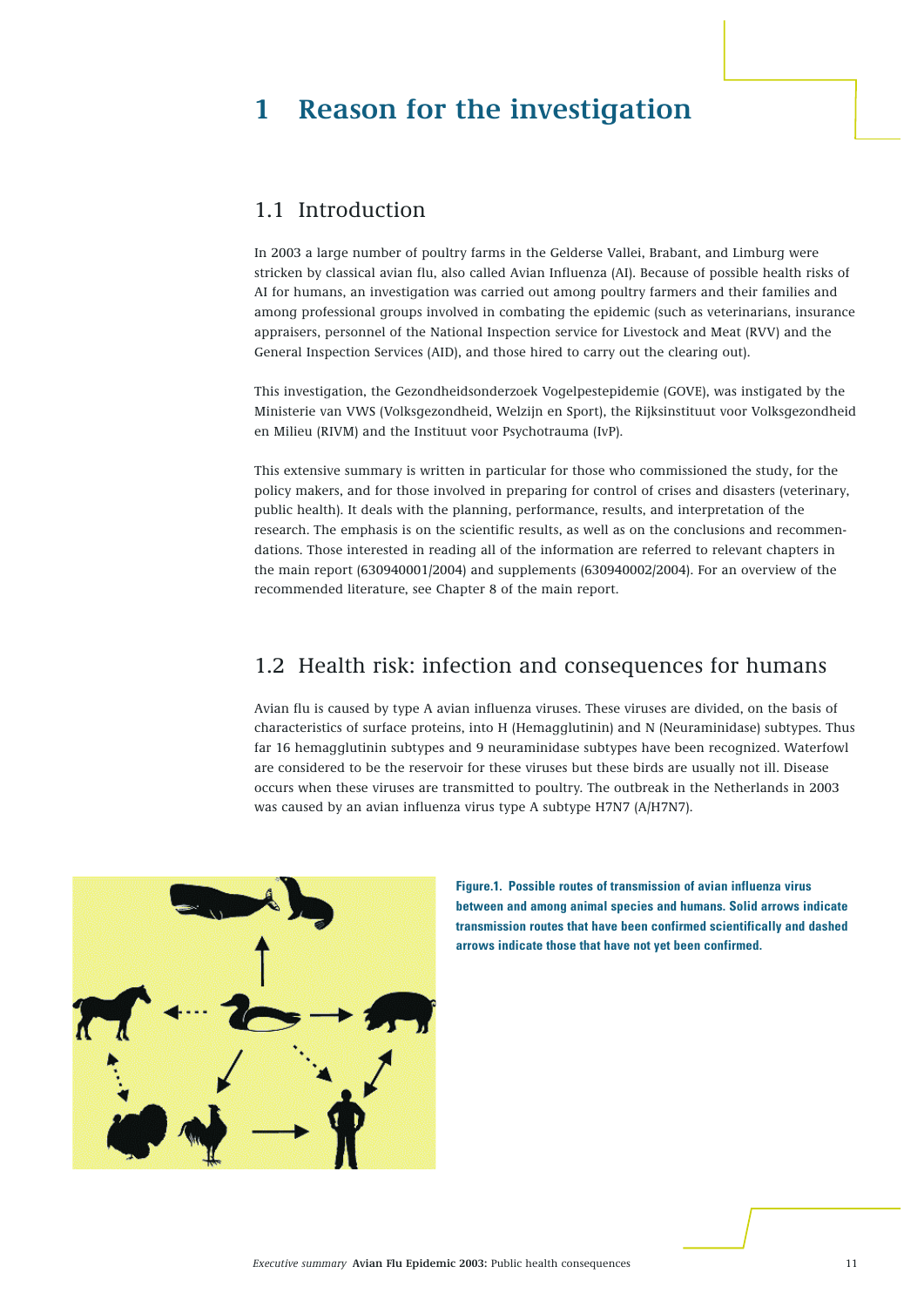AI can become a health risk for humans by adaptation of an AI virus to humans or by the combination of an avian and a human influenza virus to form a new virus (through a process called recombination). If a virus results that easily infects humans but against which there is no group immunity, the result can be a large-scale influenza epidemic (pandemic).

When avian flu was detected in Dutch poultry at the beginning of March 2003, the risk for humans had to be considered. Reports of human infections with AI were recognized previously in the literature, also with the subtype A/H7N7, and thus there was an indication of a risk. Based on the available information in the literature it was estimated that human exposure to A/H7N7 virus would lead to only sporadic infections (limited spread) and that infection would be associated with mild signs of illness (conjunctivitis). The situation was different with regard to the risk of mixing of the avian virus with a circulating human virus. This risk was also estimated to be small, yet real because the outbreak of the avian flu in poultry occurred at the same time as the yearly winter peak for flu in humans. The eventual consequences of mixing of avian virus and human virus could not be quantified, but they could well be far-reaching.

### 1.3 Health risk: stress-related complaints

Experience with recent national and international disasters has shown that these radical events can in themselves have effects on the health of those affected, not only physical but also mental and social. Hence in addition to symptoms arising from infection with the virus, problems of anxiety and stress-related complaints can develop due to, for example, the culling of a farm or even the threat of it, and the isolation resulting from restrictions on transport. Immaterial and psychosocial effects after an animal disease epidemic can be great and in some cases long-lasting. In material and financial terms, an outbreak can have great consequences. In addition, the agricultural community has already been dealing with economic problems for a long time. In the past 10 years various animal diseases have taken their toll (such as swine fever, foot-andmouth disease, bovine spongiform encephalopathy). It is conceivable that such an accumulation of problems makes those involved more vulnerable in the event of a new crisis. From the beginning of the avian flu epidemic, various organizations have given attention to the psychosocial problems. Much attention has been given to the improvement of communication, the provision of information, and contacts with those involved in the culling, by such measures as the setting up of a Regional Information Center, the establishment of the LNV office, and the Agricultural Telephone Help Service. Further, much attention has been given to the improvement of the aftercare via the Social-Economic Plan (SEP, animal disease policy regarding support) and there have been regional and local initiatives undertaken by churches and municipalities. Within the VWA/RVV the trauma team was immediately put into operation (similar to the situation during the foot-and-mouth disease crisis). This trauma team has continually worked in close collaboration with the Institute for Psychotrauma (IvP) and had as its target group those involved in controlling the outbreak, except the AID.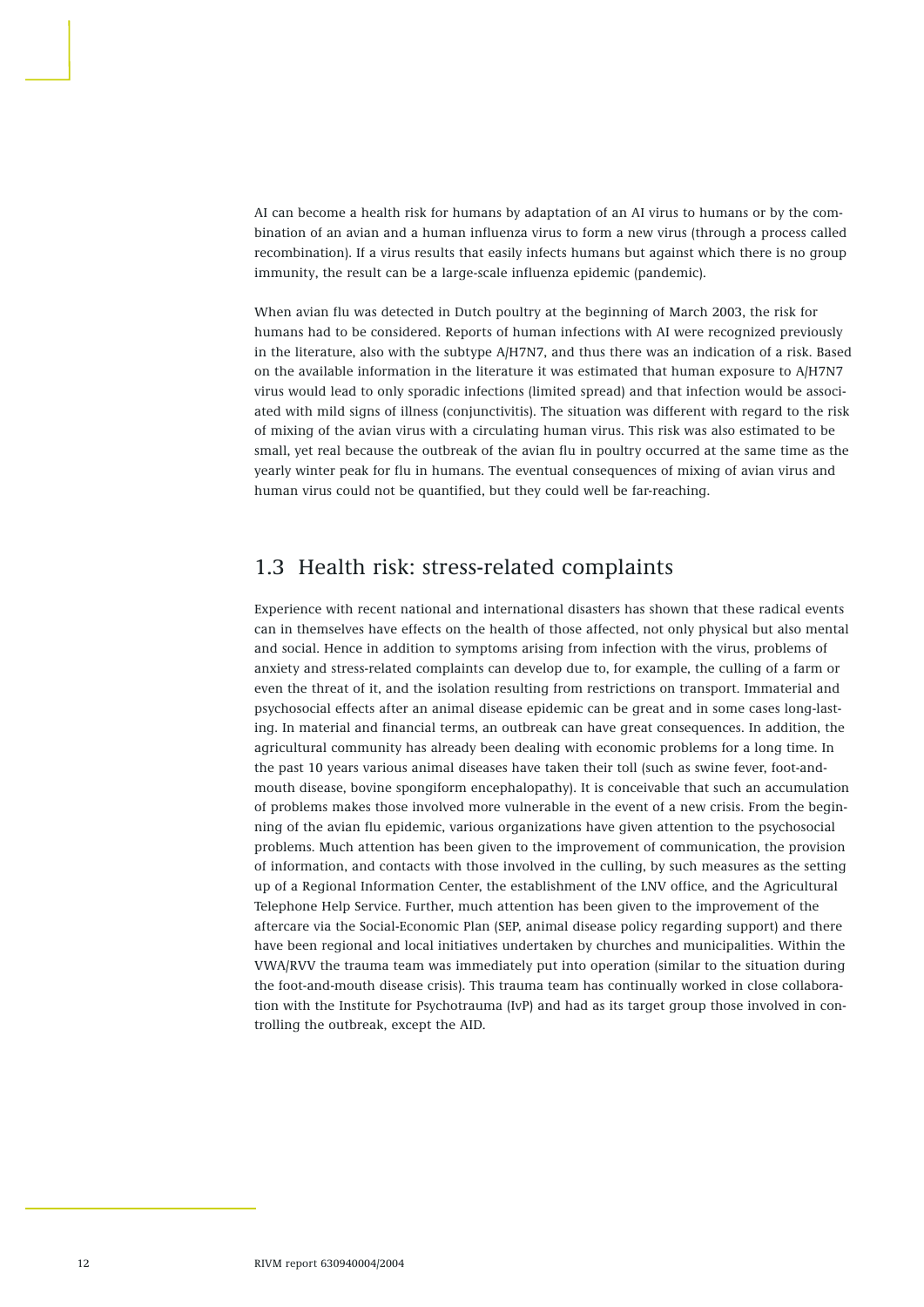## **2 What was investigated?**

#### 2.1 Objectives

The objective of the GOVE was to provide insight into the course of the AI infection in humans, the risk (direct or indirect) of transmission of the virus to humans, and the physical and psychosocial health, well-being, and health-care needs of those involved, by means of:

- 1 description of symptoms (conjunctivitis, influenza-like illness, other health problems) in persons exposed to A/H7N7-infected poultry
- 2 estimation of the risk of infection with the A/H7N7 virus in humans after exposure to infected poultry.
- 3 study of the effects of the type and duration of the exposure to A/H7N7-infected poultry on the infection risk for humans
- 4 description of the implementation and compliance with the control measures.
- 5 studying the well-being and health-care needs of those involved.
- 6 recording and evaluation of what was experienced during the avian flu epidemic

7 collection of relevant information in order to optimize health-care and aftercare. To answer these questions, three studies were carried out:

## 2.2 Investigation 1: Surveillance of conjunctivitis and flu-like illness

The objective of this study was to describe the signs and symptoms consistent with flu or conjunctivitis in persons who had contact with infected poultry, investigation of the role of AI in the development of these symptoms, and investigation of the factors that contribute to infection of humans with AI after contact with infected poultry and with infected persons. The investigation consisted of:

- a intensifying the surveillance of Influenza-Like Illness (ILI), such as is routinely performed in the network of sentinel physician practices (NIVEL)
- b active detection of new cases of disease (case finding) on the infected poultry farms A
- c setting up of a case registry (of persons with health problems possibly related to AI)
- d in addition to the active detection of new cases (b), an effort was made to quantify retrospectively the scope of the person-to-person transmission of the AI virus (contact investigation).

## 2.3 Investigation 2: Risk factors for transmission of AI virus

The objective of this investigation was the estimation of the risk of transmission of the AI virus from poultry to humans and from person-to-person. Virological and serological methods are necessary to detect AI infections in people. Virological methods were used to determine whether virus could be demonstrated in conjunctival or throat swabs from persons with symptoms. Serological studies were used to determine whether a person had produced antibodies, in this case against the A/H7N7 virus. This would also enable detection of asymptomatic infections, thereby providing a reliable means of determining the total extent of the dissemination of the avian flu virus in humans. Serological tests for the detection of antibodies to A/H7N7 in humans were not available and had to be developed.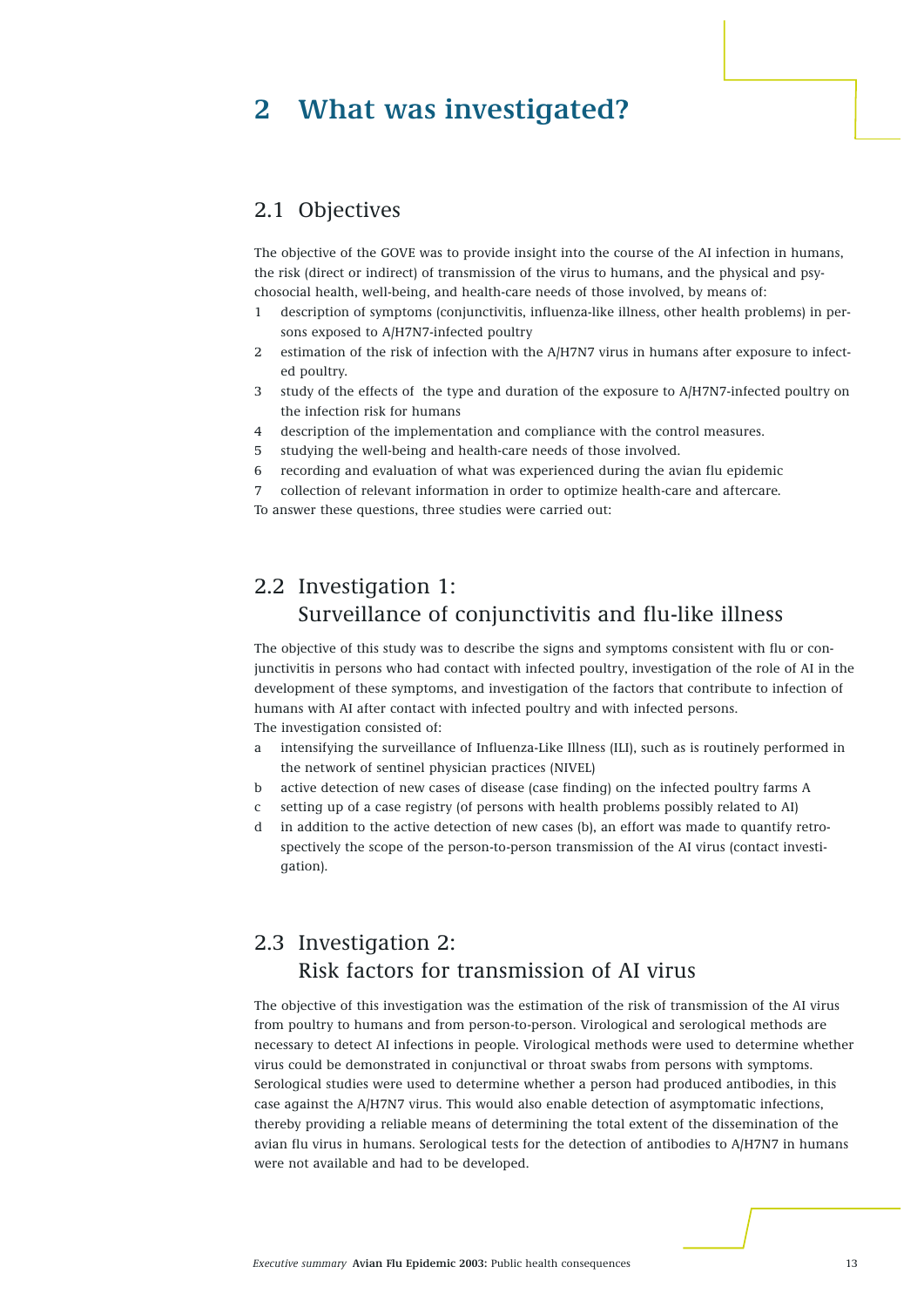## 2.4 Investigation 3: Psychosocial health, well-being, and health-care needs

This part of the investigation examined the extent to which the poultry farmers and their families, as well as persons involved with various aspects of the control of the avian flu epidemic, experienced stress-related symptoms (physical, mental, and social) as a result of the epidemic. For this purpose data were compared between farmers from infected farms that had been cleared by culling, farmers from non-infected farms that were culled preventively, farmers from which the animals were not removed. Data were also compared with data from the general labor force. In addition, the data from poultry farmers in the Gelderse Vallei (a district in the central part of the Netherlands)were compared with those from poultry farmers in Brabant and Limburg (districts in the south of the Netherlands).

The avian flu epidemic was demanding for all persons involved. It threatened their economic survival and ability to function, and it reduced their control over their own lives. From other research it is known that such loss of control is associated with various psychic and somatic stress reactions in the short and the long term. Stress is seen therein as a disturbed balance between the situation experienced by the individual and his or her ability to resolve the problems. The stress reactions can result in a variety of symptoms.

Affected persons also have a need for good communication about the implications of the crisis. They want to know exactly what has happened, what the underlying causes of the crisis are, how others are affected, and what damage has been done. If the provision of information is inadequate, then irritation, doubts, and distrust develop. These reactions can persist for a long time and disturb the functioning of individuals as well as the success of subsequent measures. Careful handling of affected persons as well as careful provision of information are therefore crucial (regardless of how difficult they may be to accomplish during the crisis).

In a high-impact situation people initially seek support from others in their immediate surroundings. For health problems many will seek help from care-providers in their own agricultural community. It is generally assumed that when faced with psychosocial problems, farming people – and thus also poultry farmers – are less likely to seek help from the 'regular' care providers such as public health and social workers.

Agricultural assistance and advice agencies and farm organizations are intended for more specific assistance for poultry farmers. It can be assumed that these agencies and organizations are more accessible to the poultry farmer than are the regular aid agencies.

## 2.5 How were the data collected?

Data for the investigation were obtained via questionnaires and interviews, blood and saliva samples, information on the control of the outbreak (especially about the extent of contact with infected poultry, from the RVV), and information from the crisis center about affected poultry farms and indicators of exposure of other professional groups involved. In order to limit the demands on those involved as much as possible, investigations 2 and 3 were integrated and as much use as possible was made of information available from the Regional Crisis Center. The questionnaire provided information on personal and demographic data; function, and work performed during the avian flu epidemic; possible exposure to AI-infected poultry or manure; informative arrangements and preparation for culling; experiences during culling; stress symp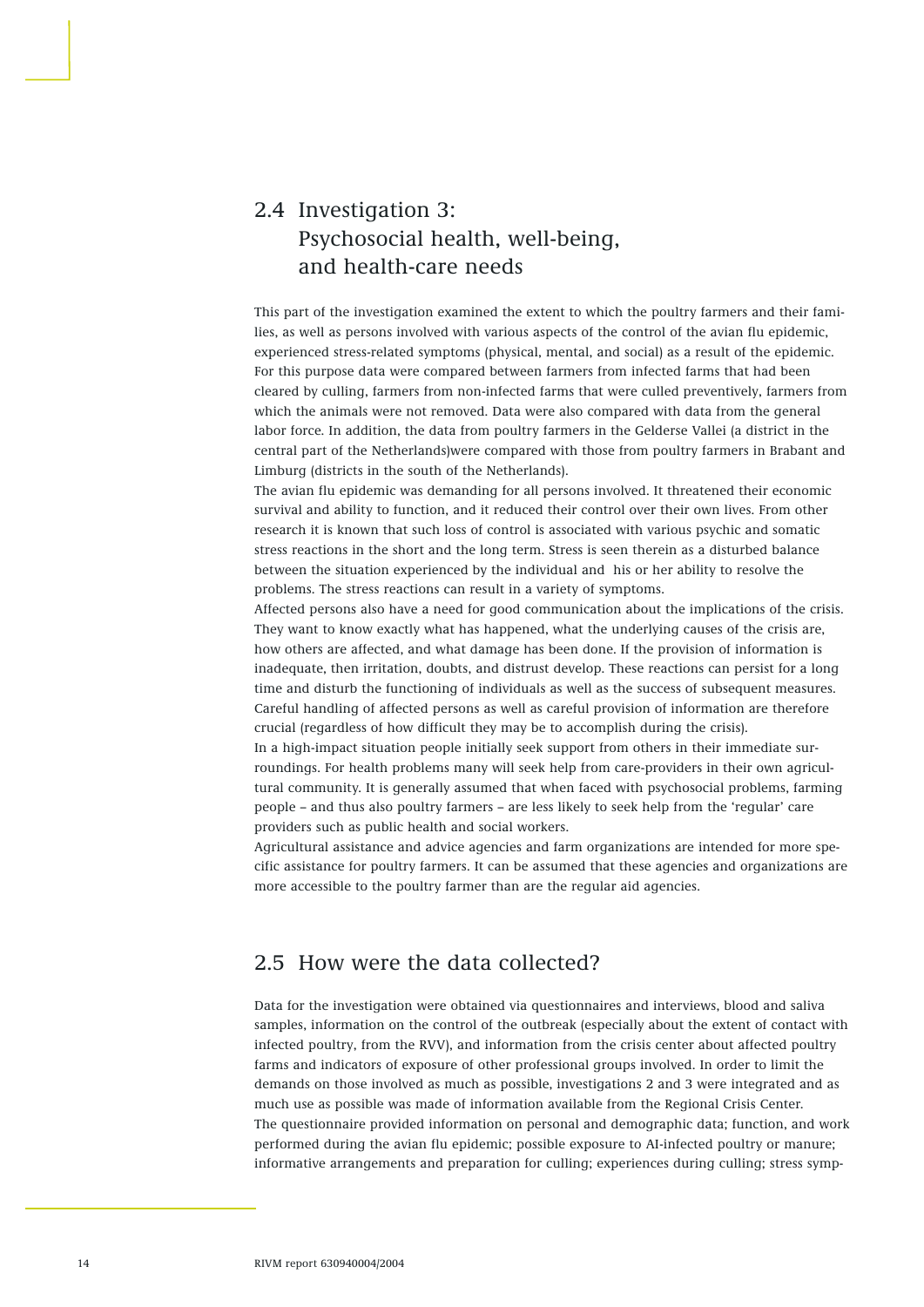toms; fatigue and the quality of sleep; depressive feelings; the use of care; social contacts and the support they provided; general health and the occurrence of symptoms; the degree of use of protective materials; and experience with agricultural assistance and advice (the last only in Brabant and Limburg).

In addition, interviews were carried out to obtain qualitative information which is difficult to obtain by questionnaire. Other important sources of data for the investigation were: the Animal Disease Information System of the RVV, addresses of workers, and digital files such as the electronic archive system of the RVV.

## 2.6 Who participated in the investigation?

Shortly after the outbreak of the avian flu epidemic a registry was opened where people could report symptoms that might be related to the epidemic. Study 1 evaluated all persons in the regions affected by avian flu with complaints or symptoms consistent with flu or conjunctivitis and who could have had contact with infected poultry. In that category 453 persons with symptoms were investigated. The contact cohort study (1d) was carried out in 62 household contacts of poultry workers with confirmed A/H7N7-infection from the case-finding study (1a-c). *Figure 2* shows the composition of the different populations in study 1.



Studies 2 and 3 were carried out in a broader population. It included persons who had intensive contact with infected poultry, persons who were involved in or affected by the culling out operations, and poultry farmers who were confronted with transport restrictions in the so-called 10 km zone (supervised area Gelderse Vallei — Beneden Leeuwen). Figure 3 gives an overview of the groups involved in investigations 2 and 3.

**Figure 2. Research population in the surveillance and contact investigation (investigation 1)**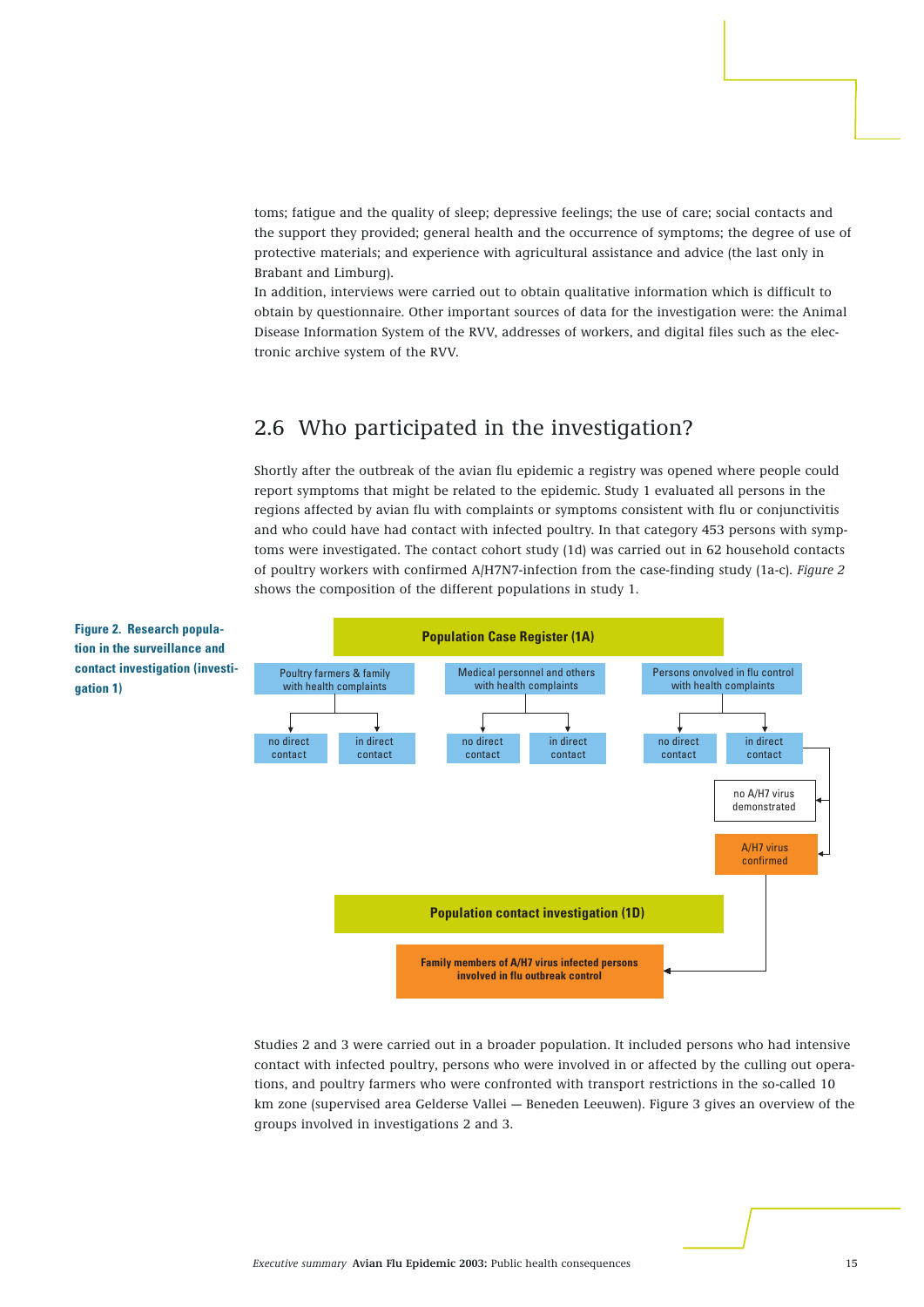

**Population Cohort (2) and Psychosocial (3) investigations**

**Figure 3. Research population cohort and psychosocial investigation (investigations 2 and 3).**

> Initially, studies 2 and 3 were carried out among poultry farmers within the restricted area Gelderse Vallei-Beneden Leeuwen. When the epidemic extended to Brabant and Limburg in October 2003, it was decided to extend the research to these areas. The most important reason was that Brabant and Limburg differed from the Gelderse Vallei in some aspects (farming methods, socio-economic structure, availability of support network), so that the findings in the Gelderse Vallei were not necessarily representative of the affected population in Brabant and Limburg.

For studies 2 and 3, a total of 1259 owners of poultry farms were invited to participate. These were all owners of poultry farms that were cleared because of AI and their partners. At least one person (owner and/or partner) of almost 33% of the farms agreed to participate in the study (in total approximately 400 persons). Persons keeping poultry as pets were not included in the study population.

Fifty percent of the 1747 invited persons who were involved in the control of the avian flu epidemic participated in this investigation. 500 persons donated blood and saliva samples to gain insight into the extend of transmission of AI to humans. In addition, 23 interviews were carried out.

Persons from all regions of the Netherlands were involved in the control of the avian flu epidemic. The majority of them came from the regions where the outbreak of the epidemic occurred. In addition, hundreds of foreign poultry workers were involved. Not all groups were evenly represented in the different studies; that applies especially to the cullers and foreign hired personnel (Eastern Europeans and Africans, among which were a group of asylum seekers). These groups are therefore underrepresented in the investigation.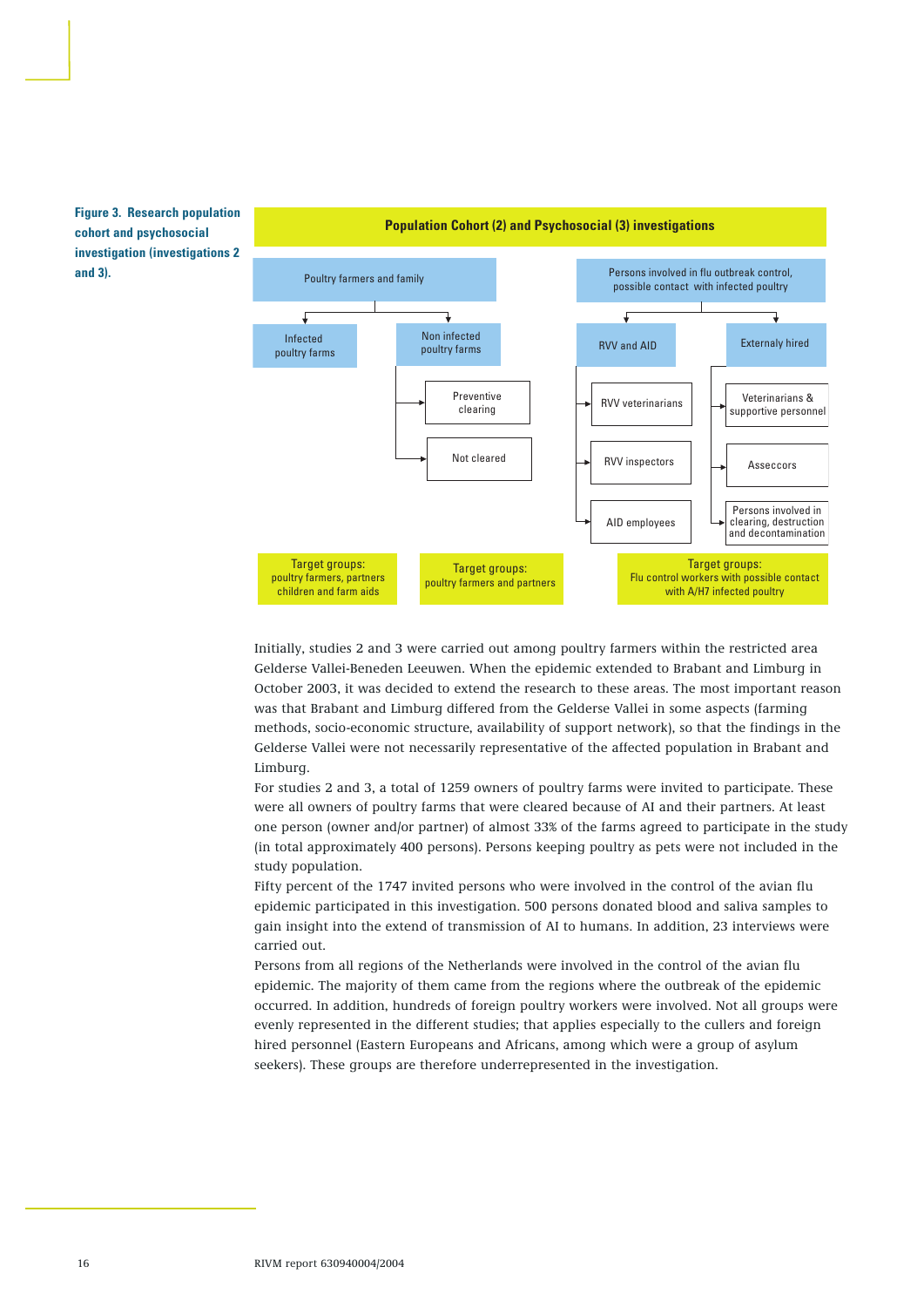## **3. Results**

## 3.1 Results of investigation of infectious diseases (investigations 1 and 2)

**The large number of AI infections in people and a possible explanation for this finding** In the week following the announcement of the outbreak of AI by the Ministy of Agriculture, Nature and Food Quality (LNV), veterinarians who were involved in the screening started to report eye complaints. When infection with the AI virus was demonstrated in one of them, it was decided to establish a case register in order that all health complaints could be reported and investigated in a standardized manner. With its 89 reported infections in people, this is the largest number of virologically confirmed AI infections in people ever described in the medical literature. We assume, however, that the number of infections in people as a result of the H5N1 epizootic in Asia was probably considerably greater.

#### **Case finding (investigation 1)**

influenza-like illness.

Of the estimated 4500 persons who had contact with poultry in the infected areas, 453 reported symptoms. Of these, 349 had conjunctivitis, 90 had Influenza Like Illness (ILI), and 67 had complaints not fitting either of these two categories. Influenza virus type A/H7N7 was found in tearfluid of 78 (26.4%) persons with conjunctivitis only, in 5 (9.4%) persons with both ILI and conjunctivitis, in 2 (5.4%) persons with ILI only, and 4 (6%) persons with other symptoms. Most of the positive samples were obtained within 5 days after onset of the illness. Among 83 householdcontacts of infected poultry workers, three people had a confirmed A/H7N7 infection, of whom one had also developed an

In 6 persons a common flu infection (human influenza A/H3N2) was confirmed. After the third week, when infection with A/H7N7 was confirmed in 19 persons, all poultry workers were vaccinated against flu and prophylactic treatment with the antiviral drug oseltamivir was offered to them. The majority of the A/H7N7 patients (56%) became ill before introduction of these measures.

The percentage of poultry farmers who developed eye complaints was about 5 times higher on infected farms than on noninfected farms (14% versus 2.4%). This suggested that the problems were caused by AI. Also among persons working to control the outbreak, there were relatively many eye complaints (average 12.2%). Finally, laboratory examination revealed that virus-positive conjunctival swabs were mainly found within 1 week after the appearance of eye complaints, which is more indicative of a real A/H7N7 infection than of eye irritation due to other causes (such as dust in the poultry buildings).

Influenza like illness was less frequent in persons who had contact with poultry in the infected areas. There were no significant differences between the control group and the group of persons who were exposed to AI. Apart from that, the onset of the epidemic occurred simultaneously with the regular seasonal peak for the flu virus. Because of this the flu symptoms due to the yearly surge in flu could have clouded the picture. On the basis of the above arguments, we conclude that the A/H7N7 virus caused primarily conjunctivitis.

However, one person (a veterinarian) developed a flu-like illness without conjunctivitis but with pneumonia and a fatal outcome. This clinical picture closely resembled what is described for the flu virus type A subtype H5N1, the AI variant that since the beginning of 2004 has caused wide-

From the combined results of serological studies and risk factor analysis we deduce that at least approximately 1000 persons who had contact with H7-infected poultry (persons involved in controlling the outbreak and poultry farmers) experienced an infection with the avian flu virus.

spread avian flu in Asia, via which people have also been infected and thus far 29 persons have died from the consequences of this infection. It is not known, however, which factors lead to this severe course of the disease.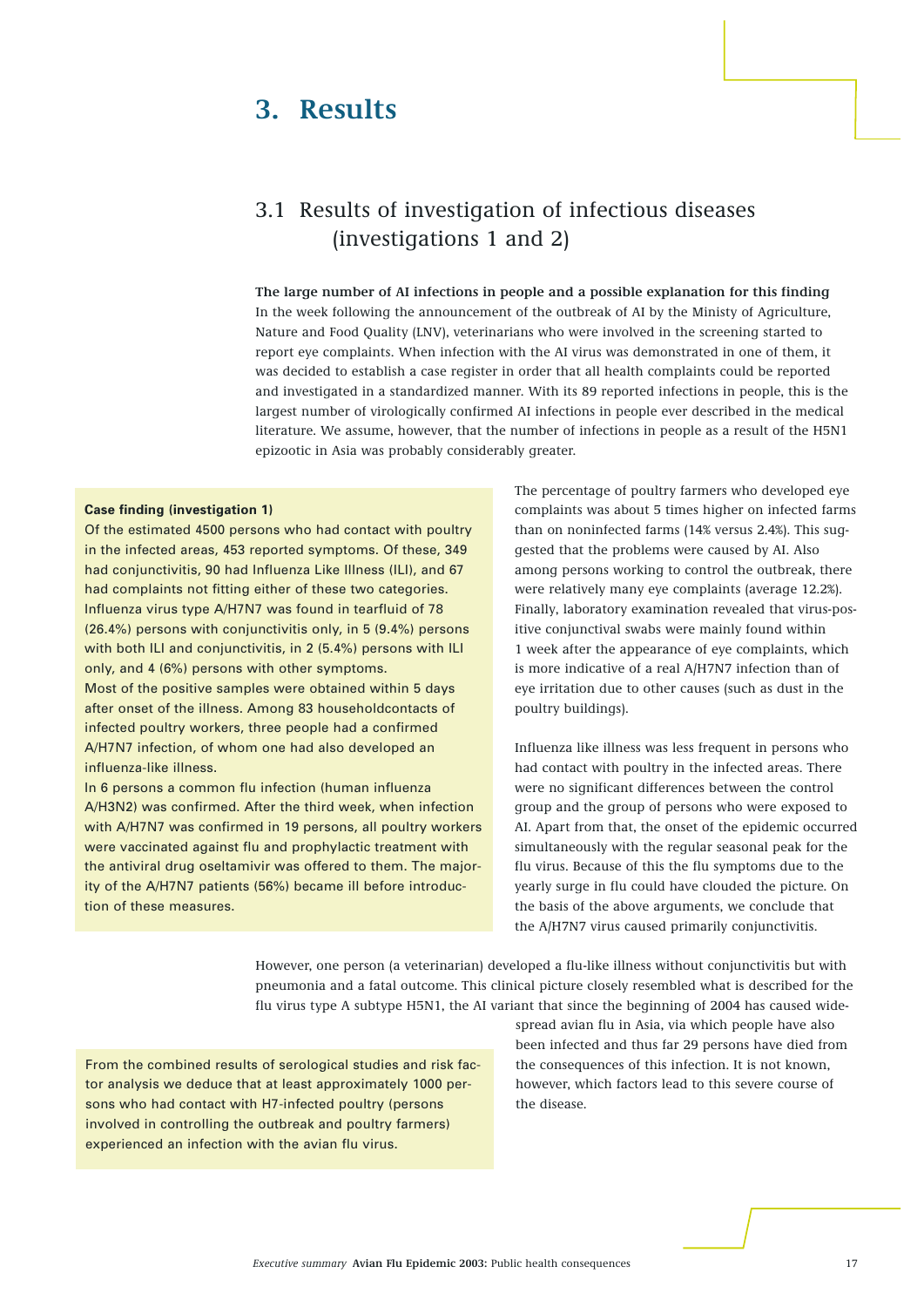#### **Risk factors for AI infection (investigation 2)**

Conjunctivitis was more often observed in poultry farmers and others in the same household on infected farms (14%) than on noninfected farms (2.4%, RR=5.2; 95% CI 2.35–11.59). Antibodies against A/H7N7 were quite frequent in poultry farmers (63%) and in workers exposed to infected poultry (50.6%). The antiviral drug oseltamivir was observed to have a protective effect in persons involved in the epidemic. The results of the epidemiological study suggest that oseltamivir protects against conjunctivitis (OR=0.14; 95% CI=0.08–0.27) as well as against infection without specific symptoms (OR-0.47% ; 95% CI=0.25–0.88). No protective effect was demonstrable for safety goggles or mouth-nose masks. Contact with chicken manure was the only factor which, after correction for all other factors, was found to carry an elevated risk for conjunctivitis (OR=1.99; 95% CI =1.00– 3.93). Persons who screened poultry on infected farms had an increased probability of H7 antibodies (OR=2.12; 95% Cl=1.10-4.07), after correction for other risk factors.

An important question is how the large number of infections by AI in humans can be explained. Possible explanations for this finding are:

- 1 properties of the virus that make it relatively easy to infect humans;
- 2 the intensive manner in which a search was made for indications of infection in humans during this investigation;
- 3 activities and properties of the exposed population.

*Point 1*. The first possible explanation is that the virus in this epidemic had properties such that it was relatively easy to infect humans, in contrast to other AI viruses. Flu viruses are known for their adaptability, which is related to the composition of their genetic material (RNA) and the manner in which it is copied in the generation of viral offspring. During this process errors often occur, so that from an infected cell many viral descendents are produced which differ slightly from each other.

The 'advantage' of this is that if conditions change

(for example, if the virus ends up in another host), there is a chance that one of the offspring will have a better genetic composition for the new situation and will thus be selected. In the previous century, 3 new influenza viruses arose and led to the worldwide epidemics of 1918 (Spanish flu, estimated 40 million deaths worldwide), 1957 (Asian flu, around one million deaths), and 1968 (Hong Kong flu, about one million deaths).

The analysis of virus isolated from eye and throat swabs from people with conjunctivitis caused by AI revealed that there was scarcely an indication of alteration of the genetic material of the virus (mutations), compared with viruses isolated from poultry. Also during the epidemic no reassorted (mutated or newly formed) viruses were demonstrated. These findings gave no cause to assume that the large number of infections in humans can be explained by properties of the virus.

The virus isolated from the fatal infection of a veterinarian differed considerably, however, from that in the poultry, which suggests that the fatal course of the disease was the result of alteration of the virus. This is not certain, however, given that the virus from the poultry on the farm where this veterinarian became infected was not available. The great extent of the mutations in the virus from the fatal case is nevertheless of concern and justifies the active source and contact tracing and the treatment that was initiated in hospital personnel and in members of the family.

*Point 2.* The second and most likely explanation for the unusually large number of infections in persons is the active surveillance and tracing of cases of illness which was undertaken during this epidemic. Persons involved in the clearing out were actively approached and encouraged to allow themselves to be examined by GGD staff who were present in the crisis center. In this examination, in addition to the standard throat and nose swabs for flu examination, eye swabs were also made. Via this active case finding and the additional sampling of the eye, the likelihood to detect cases was greater than in routine flu surveillance, in which people are only examined when they themselves report with complaints and only a throat swab is obtained. Eye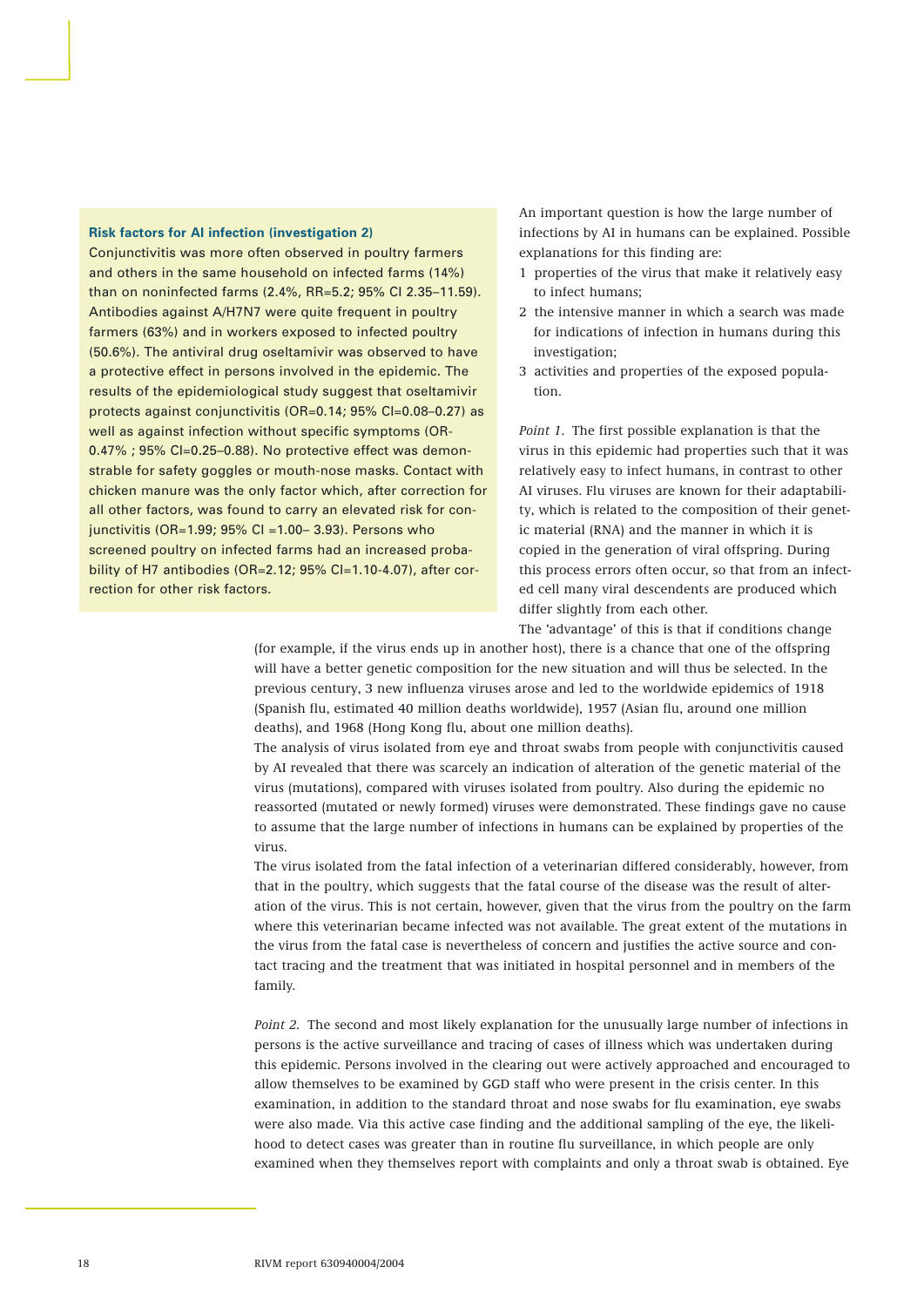#### **Compliance with the protective measures**

Among poultry farmers as well as workers in the outbreak, compliance with preventive measures was low. Among 124 poultry farmers on infected farms, 22 (17.7%) used mouthnose masks and 4 (3%) used goggles while working. Only 8 (6%) of them used masks consistently, and one person (0.8%) always wore protective goggles. Of the 495 workers on infected farms in Gelderse Valley-Beneden Leeuwen, 366 (74%) used masks and 224 (45%) wore goggles while working. Consistent use by these workers was 25% (n=124) and 13% (n=62), respectively.

Of the 121 poultry farmers on infected farms, 46 (38%) reported that they received timely information about possible health risks and preventive measures. Oseltamivir prophylaxis was taken by 85 (48%) of the 185 poultry farms on infected farms and by 456 (75.5%) of the 604 persons brought in to help in the control on infected farms. Its use was interrupted unnecessarily by 324 (71%); according to those involved, this was mainly because of forgetfulness and reduced availability of the capsules.

The proportion of vaccination of poultry farmers was 48%, and 90% among persons involved in controlling the crisis. Of 428 persons brought in on infected farms, 109 (24%) thought that the preventive measures were not feasible. Problems in the use of personal protective equipment were regularly cited (61 workers), especially the misting up and poor fit of safety goggles (42 workers).

swabs provided a positive diagnosis significantly more often than did the standard throat and nose swabs. This could mean that infection of people by AI has also occurred more often in the past but went unrecognized. It must still be shown whether this is really the case. In the meantime, Canada has been confronted by an avian flu epidemic caused by a different subtype (A/H7N3), and by use of the Dutch protocols, eye infections were also confirmed. The absence of antibodies against AI (used in various investigations of the health risks in AI) is not a reliable indication of absence of infections, for it is now apparent that antibodies against AI virus in humans cannot be demonstrated reliably by the prevailing tests. More systematic investigation of persons involved in clearing out procedures should reveal to what extent our findings were unique for the Dutch epidemic or (more likely) apparently occur much more often. This applies also to contact with influenza virus with low pathogenicity for poultry (LPAI), although the apparent degree of average exposure is thought to be lower as a result of the smaller amount of virus shed in infections with LPAI. An important conclusion is that the behavior of flu viruses is rather unpredictable, so that adequate monitoring is of great importance.

*Point 3.* The third and last of the possible explanations for the large number of infections in persons are the activities and characteristics of the exposed population. In all analyses of the questionnaires, the extent

of contact with manure from infected poultry emerged as the exceptional risk factor for conjunctivitis. This is based on the question whether the work clothing became soiled. Poultry farmers who were involved in the screening of poultry, and thereby in direct contact with chicken manure, had a markedly higher risk of eye complaints. In other persons involved in the control of the epidemic, direct contact with manure from infected chickens was the only risk factor that consistently emerged from all of the analyses.

#### **Risk of person-to-person transmission of the AI virus**

The findings of this study concerning the transmission of AI virus from poultry to humans are comparable to those of epidemiological studies of risk factors for transmission of the A/H5N1 virus in Hong Kong in 1997. Those studies found that exposure to live poultry in the week before the onset of symptoms was associated with a significantly greater risk of illness, in contrast to the preparation or consumption of poultry. On the basis of these studies and investigation of the occurrence of AI in poultry in the markets, the so-called 'wet markets' (dealing with living animals) were identified as a risk factor.

With the hemagglutination inhibition (HI) method used by the RIVM for measuring circulating antibody levels, reactivity was measured in the sera of a large proportion of the persons in whom culture or PCR had confirmed eye infection by A/H7N7 virus. The results were compared with those in a control group of healthy persons who had been vaccinated recently with the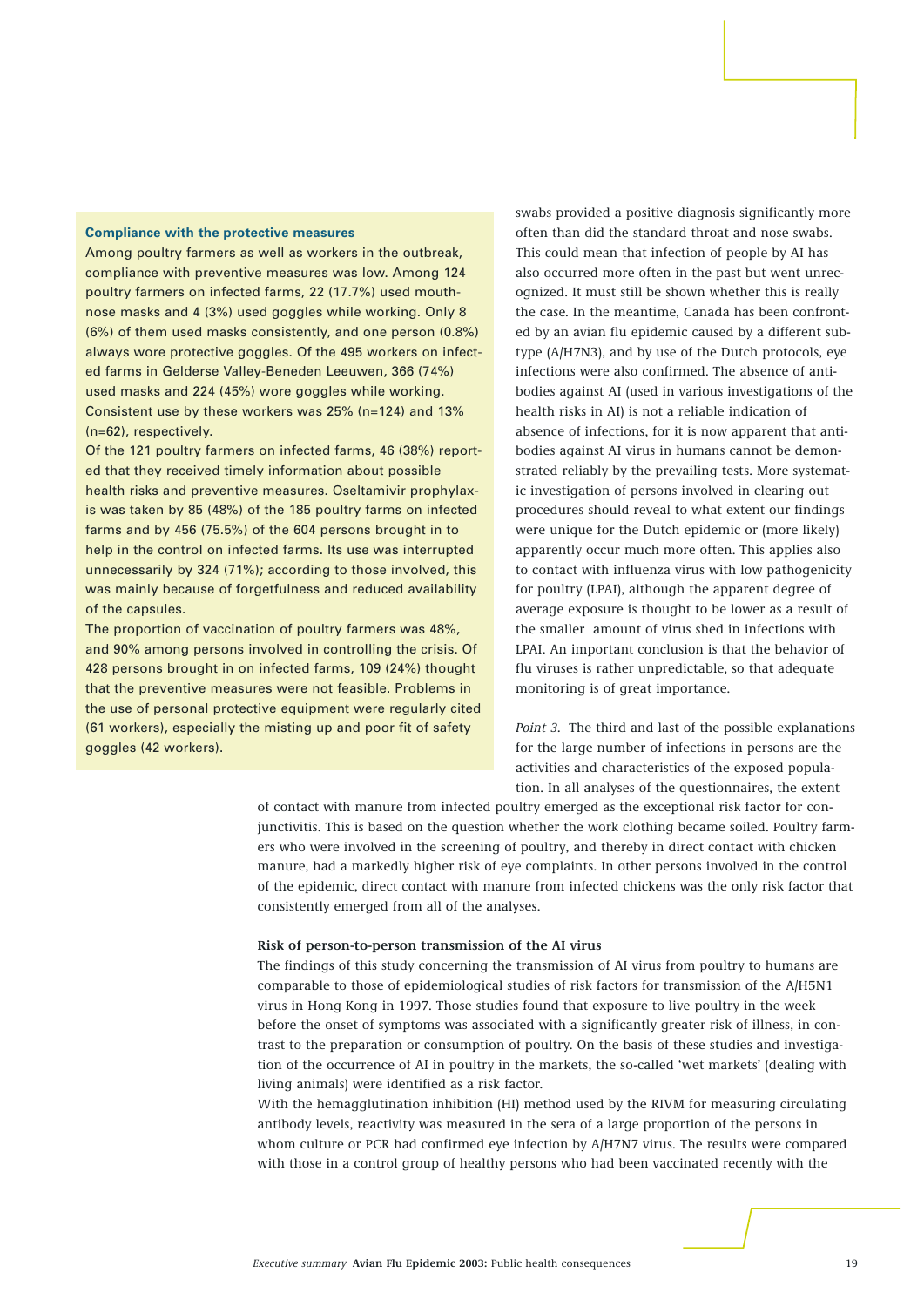same flu vaccine administered to persons involved in the avian flu epidemic. Although the observed antibody levels were significantly lower than those occurring after infections with human flu viruses of group A, the difference in reactivity (none of control persons versus 85% of those with confirmed A/H7N7 infection) indicated that we consider the specificity of the serological test to be high. This was confirmed by our finding that the preventive use of oseltamivir by persons who worked on infected farms reduced the occurrence of antibodies. We also demonstrated that there was a significant relation between measurable antibodies and the presence of eye symptoms. The prophylactic use of oseltamivir had an effect on that relation. These results supported the idea that the observed antibodies were the result of an A/H7N7 avian flu infection. For confirmation, the sera will be examined at the National Influenza Center in Collingdale, England, with tests that were used to analyze sera from persons exposed to the A/H7N1 virus during an AI outbreak in Italy in 1999. These tests may have to be adapted for the Dutch H7N7 virus, which will cause a slight delay before the results are available for interpreta-

#### **Contact investigation (1d)**

Of the 62 persons from 25 households of A/H7N7-infected workers, 8 reported health complaints. Four had conjunctivitis, of whom 2 also had ILI and 2 had only ILI. H7 antibodies were observed in 33 persons (58.9%). Conjunctivitis occurred more often in household members with allergy in their medical histories (RR=10.3, 95% CI 1.2-91.0).

A/H7N7 infections occurred more often in households with pet birds, in households with two or more toilets, and in persons using cloth handkerchiefs. The use of paper handkerchiefs appeared to protect against H7 infection (RR=0.6 95% CI 0.4-0.99).

tion. However, our analyses show that a much larger percentage than expected (58.9%) of the family contacts of persons having direct exposure to poultry had a measurable response in the HI test. This means that the person-to-person transmission of the virus occurs much more often than has been assumed.

These findings underline the importance of measures to prevent transmission of the virus from poultry to humans during handling of infected poultry. Each transmission to a human and each secondary transmission creates an opportunity for selection of a variant with a greater capability to infect humans and to spread among humans.

#### **Use and effectiveness of protective measures**

Outbreaks of avian flu are observed more often. The recent Asian outbreak of a highly pathogenic variant (A/H5N1) in poultry is so extensive that it has become inconceivable to provide all potentially exposed persons with preventive measures such as of masks, safety goggles, and/or antiviral drugs. Hence there is an increasing need for information about specific risk activities and the effectiveness of protective measures in order to make optimal use of sometimes limited

On 14 April 2003 the Outbreak Management Team (OMT) reported poor compliance with the advice on the use of personal protective equipment. In light of the results of the investigation, the recommended measures were certainly not superfluous. Unfortunately, however, it appeared that they were scarcely followed in practice and their effectiveness could not be demonstrated. That is remarkable, since it can be assumed that proper use of safety goggles and masks should reduce the number of infections with AI. The lack of really effective protective measures probably contributed to the great extent of the spreading of the avian flu virus in humans.

resources. With regard to the use and effectiveness of protective measures, the investigation produced some relevant findings. First, both poultry farmers and workers that has used the antiviral drug oseltamivir consistently had significantly fewer eye complaints and significantly lower levels of antibodies against A/H7N7. This is an important finding because the effectiveness of oseltamivir for treatment and prevention of AI had previously been demonstrated only in animal experiments. Before application during the epidemic in the Netherlands, the sensitivity of the A/H7N7 virus for oseltamivir was evaluated in tissue culture. The importance of this verification of drug effectiveness was underlined during the Asian fowl plague epidemic at the beginning of 2004, where it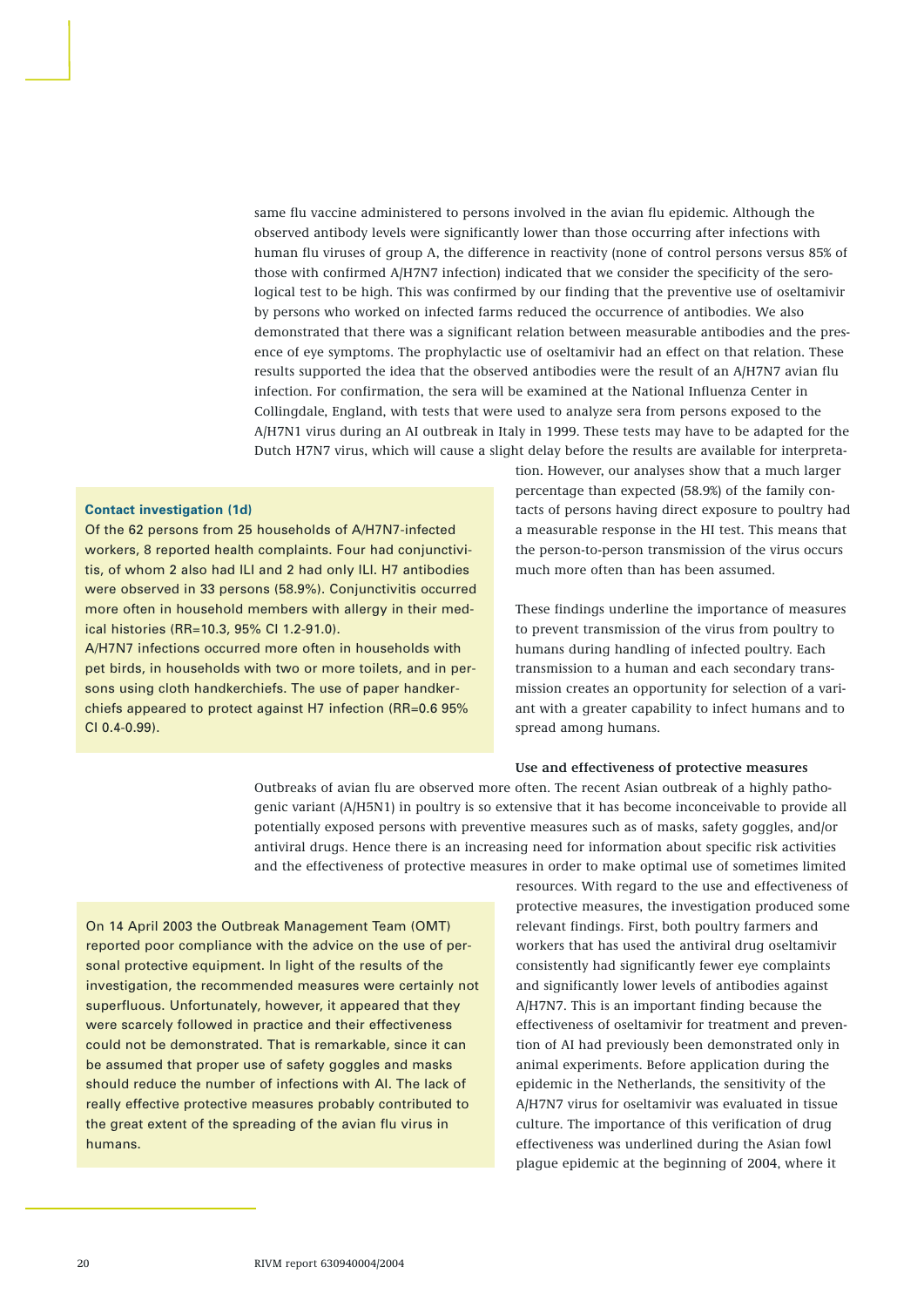appeared that the circulating virus was not sensitive to one of the antiviral drugs. This was, however, a drug from a category other than neuraminidase inhibitor, to which oseltamivir belongs.

In light of the results of this study, the measures recommended in the Netherlands were thus certainly not unnecessary or excessive. However, on 14 April 2003, the Outbreak Management Team (OMT) reported that compliance with them was poor. This study revealed emphatically how poor the compliance was. In the initial phase of the epidemic the necessity for use of personal protective measures was regularly discussed. The importance of hand washing was also emphasized, for persons with or without symptoms, and also at home. The OMT advised at that time that a hygienist should be stationed in the crisis center.

Almost none of the poultry farmers made consistent use of safety goggles and masks and the workers also failed to use them consistently. Various reasons were given, such as 'I was not

This study could not demonstrate a protective effect of masks and safety goggles. That is remarkable, for the presumption is that with good use the chance of infection must be decreased. The question is thus whether the correct materials were used, and whether the instructions were correct. Conjunctival infection might also occur while a soiled overall is being taken off, even though safety goggles had been worn consistently during the work.

informed' or 'they didn't fit' or 'they were difficult to obtain' or 'the advice was nonsense'. What might have also played a role is that the message about health risks was changed, which can lead to confusion and undermining of the advice that was given out, even though sometimes this situation can't be avoided with a new infection risk. The provision of antiviral medication was also not without problems, for at least according to some respondents, the capsules were not always available on time.

## 3.2 Results concerning psychosocial health, communication, treatment, and health-care needs

#### **Psychosocial health**

Studies were undertaken to determine the effects of the avian flu epidemic on the psychosocial health of: 1) poultry farmers of cleared-out farms (both infected and preventively cleared out) and not cleared-out farms (poultry farms in the supervised area), and 2) workers in the different professional groups involved in control procedures.

#### *a. Poultry farmers*

Among poultry farmers on cleared-out farms, there were more reports of stress reactions (33%), symptoms of fatigue (29%), and depression (32%) than among other groups employed from the Dutch labor force (16%, 16%, and 20%, respectively). The groups of poultry farmers from clearedout and not-cleared-out farms did not differ between themselves on the health aspects studied, but as a whole they reported more health problems than other groups of workers. Almost 15% of the poultry farmers considered their own health to be much worse after the epidemic than before. These findings give a global indication that the higher percentages of persons with complaints was related to the avian flu epidemic. The lack of reference values for these agricultural professions prevents a better comparison with the occurrence of these health problems before the epidemic.

The 30 poultry farmers in Brabant and Limburg who indicated that they were concerned about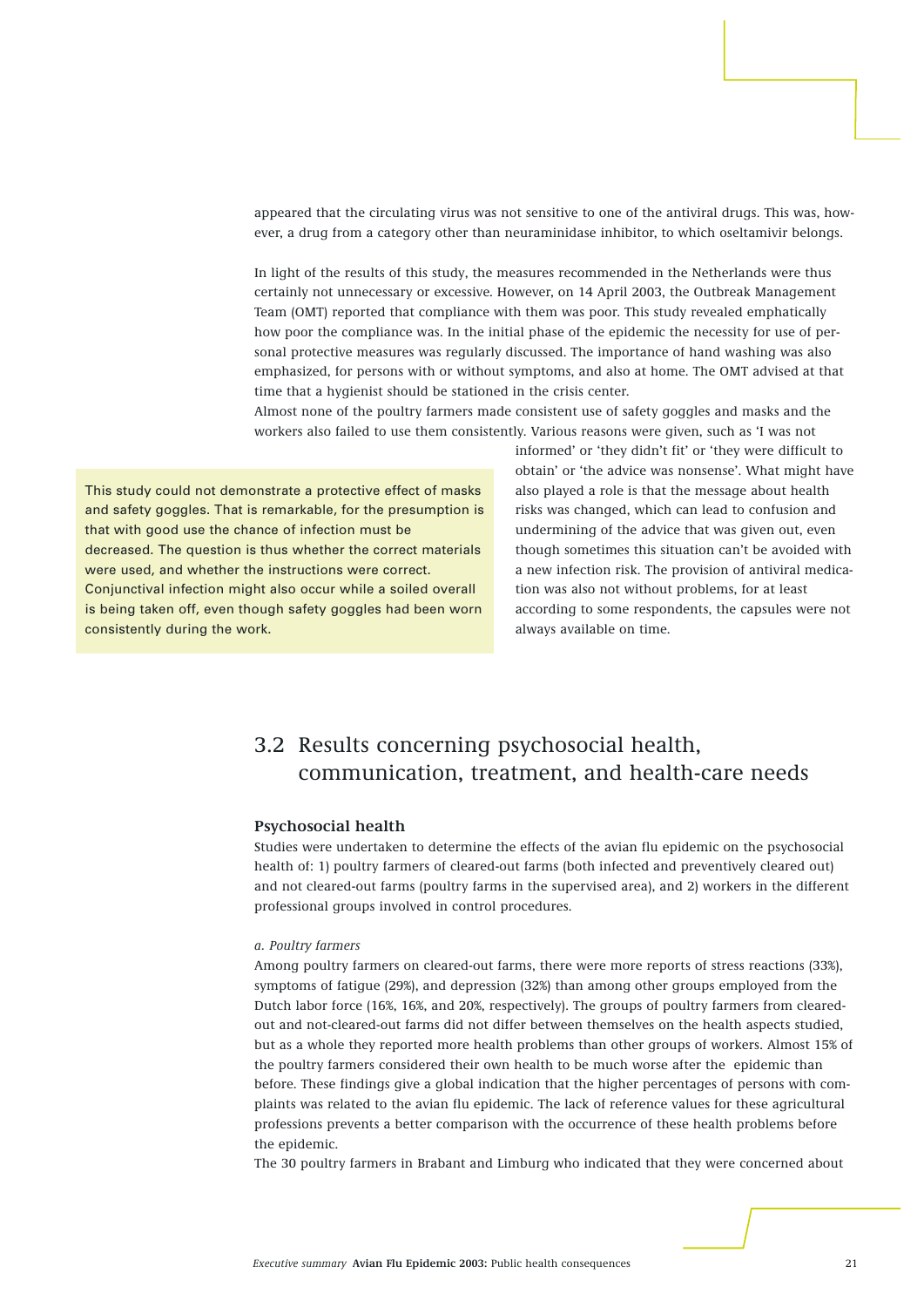the future of their farms reported more symptoms of depression, stress, fatigue, and difficulty in sleeping than poultry farmers who were not worried about their future. This investigation revealed that 'being concerned about' was a more important indication of psychosocial problems than 'being cleared-out or not-cleared-out'.

Ten percent of all poultry farmers expressed concern about infection with the avian flu virus. In this regard there was no difference between poultry farmers on infected and preventively cleared-out farms versus not-cleared-out farms. The most frequently mentioned points with which poultry farmers were concerned in connection with the avian flu were uncertainty about when poultry production could be started up again and the uncertainty about the future of the farm and the entire sector.

#### *b. Professional groups involved in the clearing out*

There were more reports of fatigue in the professional groups involved in combating the avian flu epidemic than in the general population, but stress and sleep problems did not occur significantly more often.

Veterinarians hired to help in the epidemic found the work more taxing emotionally than did other professional groups involved in the work. They also reported more stress reactions. What mostly occupied professional groups involved in the epidemic control was the concern for the future of the sector. Less than 10% indicated concern that they themselves might become infected with the avian flu virus.

There was no indication that previous involvement in combating animal disease resulted in either fewer or more stress-related health.

#### **Communication and treatment**

Earlier investigation of cattle farmers struck by the foot-and-mouth disease (FMD) crisis revealed dissatisfaction with the treatment offered during the clearing out. In the avian flu epidemic several agencies therefore explicitly gave great attention to this subject. The improvement in communication and provision of information in comparison with the FMD crisis, and the improvement of contacts with those involved in the clearing out operations, were accomplished in part by setting up a Regional Information Center (RIC), the LNV Information Service, and the Agricultural Helpline. Much attention was also given to improvement of the aftercare via the Social Economic Plan (SEP, animal disease policy with support) and both regional and local initiatives were undertaken by the church (Social Emotional Support for Farmers SEBA/ pastoral work) and municipal administrations.

#### *a. Poultry farmers*

In spite of the hectic situations during the avian flue epidemic, the majority (90%) of poultry farmers were satisfied with the way in which they were treated during the clearing out. The majority of all poultry farmers thought that they were quickly informed of the necessity for clearing out and that the procedure was quickly started (average 75% in both cases). According to 45% of those who were asked, the information about how the clearing out would be carried out did not agree or only partly agreed with what actually took place. This was associated with more depression and stress reactions (43% and 46%, respectively) than in those who did not express this opinion (22% and 24%). The poultry farmers in the Gelderse Valley and in Brabant and Limburg did not differ among themselves on these points.

Poultry farmers were informed about various aspects (clearing out, protective measures, etc.) from various sources. Among those whose farm was cleared out, 81% indicated that they had received enough information about where to obtain answers to questions about avian flu.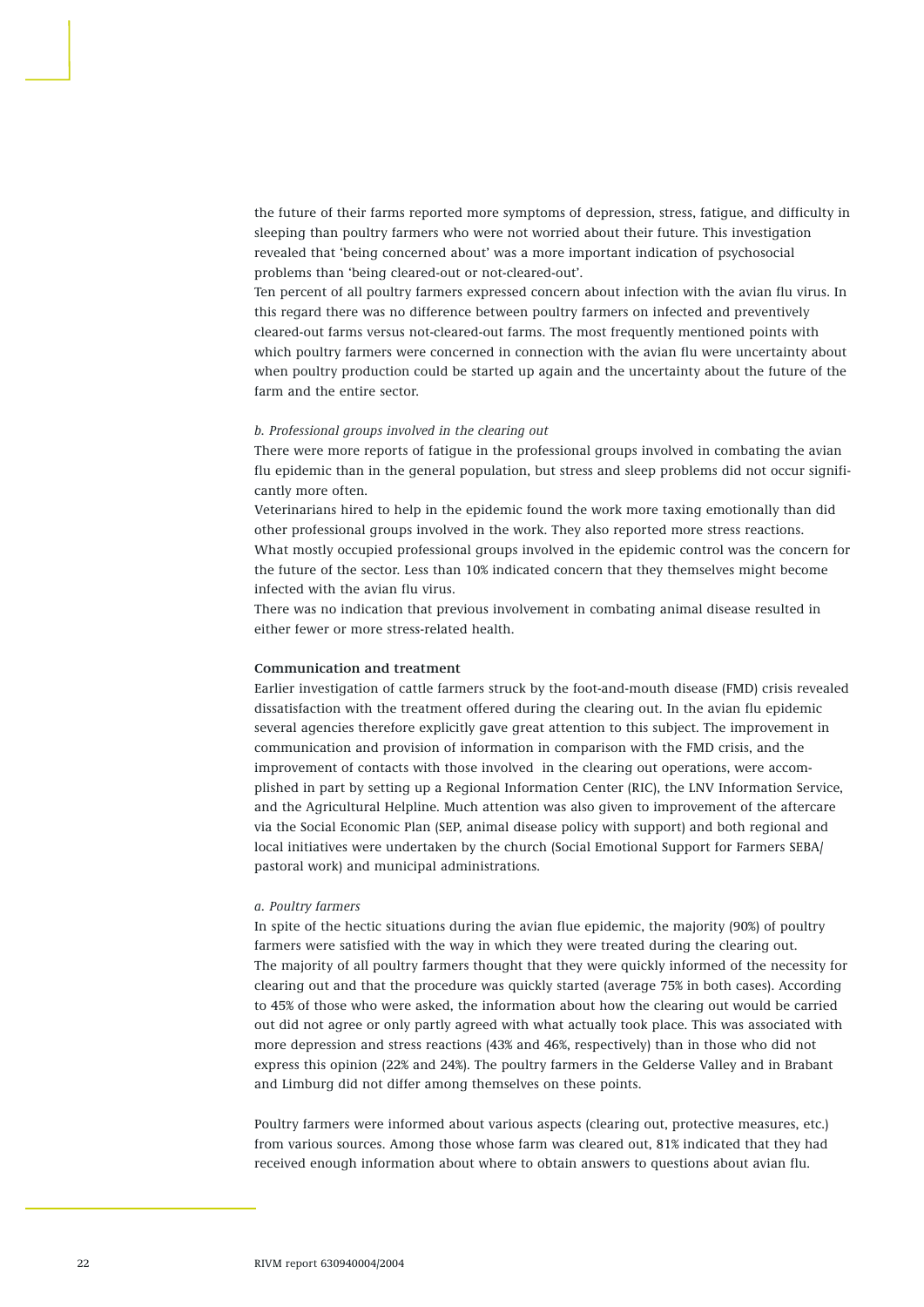After the clearing out, the poultry farmers especially needed practical information about such matters as when they could resume operations, how much of the loss would be compensated, and what must be done with the chicken manure.

#### *b. Professional groups involved in the clearing out*

Among the professional groups involved in the clearing out operations (excluding the members of AID and the insurance appraisers), 71% said that they had been informed about how the work would be carried out. However, those actually doing the clearing out, in contrast to other groups involved, more often reported that they were not informed.

About half of those involved in the clearing out said that they were not prepared to handle the strong emotions of those affected. Those actually doing the clearing out and the temporary helpers from outside reported this most often (74% and 77%, respectively).

Outside veterinarians hired in to help reported that they found the work to be emotionally taxing, more often than did other professional groups involved.

The professional groups involved in the epidemic were generally treated with respect and listened to with attention, but some of the poultry farmers responded with verbal aggression: about 35% of the professionals involved in combating the epidemic reported that they had experienced this at least once (in a few cases, multiple times), while 20% of those doing the clearing out had the same experience.

#### **Health-care needs and evaluation of assistance**

An analysis was made of the extent to which different groups of poultry farmers (infected or preventively cleared-out, not-cleared-out) and their partners made use of the regular and the agricultural help services.

The family doctor is the first one to whom poultry farmers turn for many health problems. Among poultry farmers of cleared-out farms, 19% contacted the family doctor and 5% contacted the social worker. In the Gelderse Valley, 52 poultry farmers had many depressive symptoms and 62 had stress reactions. In Brabant and Limburg, 33 had depression and 38 had stress reactions. These poultry farmers more often contacted the family doctor (in both the Gelderse Valley and in Limburg, around 30%) and the social worker (only in Brabant and Limburg, around 15%). A considerable proportion of the poultry farmers and their partners in Brabant and Limburg (40% and 65%, respectively) said that in case of severe psychological problems, they would seek the help of the Mental Health Services (GGZ) or the social worker. Among poultry farmers of cleared-out farms in the Gelderse Valley and in Brabant and Limburg, 5% sought the social worker and 4% the GGZ.

Of the poultry farmers in Brabant and Limburg with many health complaints such as stress reactions, depression, sleep problems, or fatigue, 40-60% contacted agencies familiar to them, such as the LNV-Information Service, the LTO Agricultural Helpline, SEP information, and the regional offices of LTO/NOP (all around 40%) and SEP (about 60%). Among poultry farmers on cleared-out farms, 16% indicated a need for supplementary support, help, or health-care as a result of the epidemic. Their greatest need was for financial support; they had less need of support for health and family affairs. Poultry farmers on farms that had been cleared out in the Gelderse Valley and in Brabant and Limburg did not differ in this regard.

To support the poultry farmers there was, in addition to the RCC and the telephone help service for farmers, the SEP. About half of the poultry farmers in Brabant and Limburg made use of the SEP (SEP information and/or SEP cattle breeding). When poultry farmers spoke with someone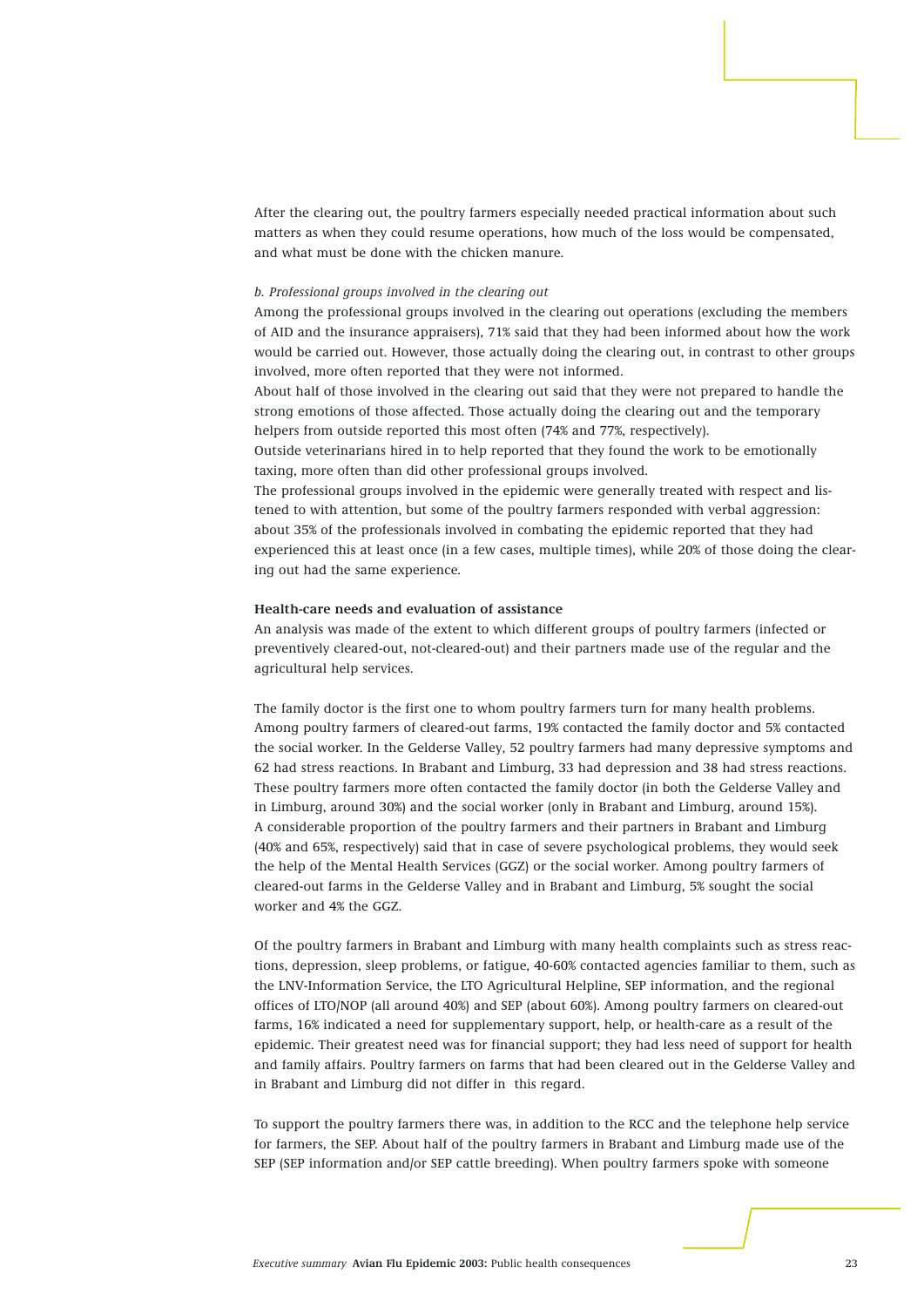from the regular or agricultural advice and help services, in most cases they found that they were helped by the call. Among poultry farmers on cleared-out farms, 16% reported that they needed supplementary support, help, or health-care as a result of the epidemic. Poultry farmers on cleared-out farms in the Gelderse Valley and in Brabant and Limburg did not differ in this respect. The main need of these poultry farmers was for financial support.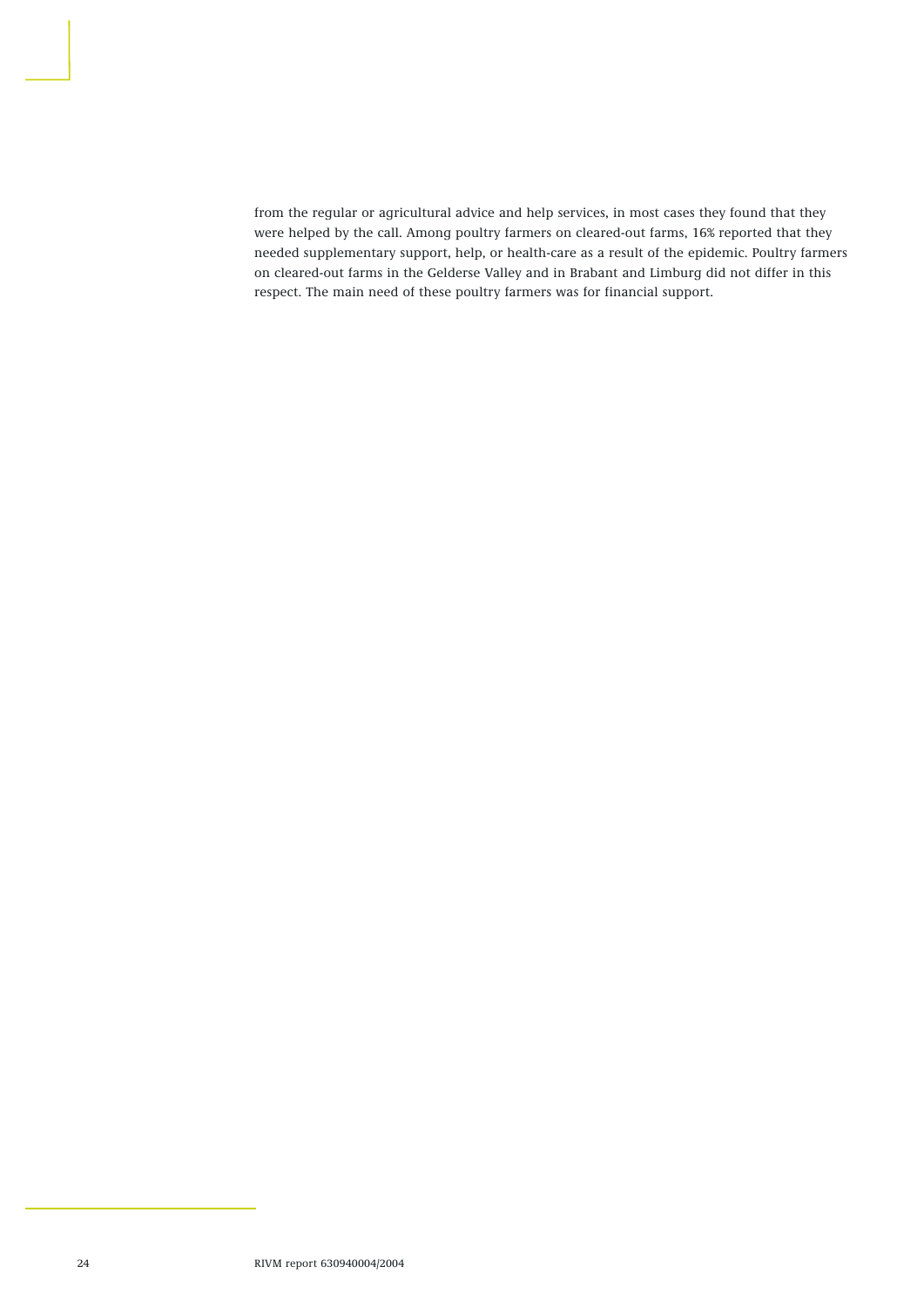## **4. Conclusions**

### 4.1 Introduction

The conclusions are presented in the same order as the objectives, which were:

- 1. description of the symptoms (conjunctivitis, influenza-like illness, other health problems) in persons exposed to A/H7N7-infected poultry
- 2. estimation of the risk of infection with the A/H7N7 virus in humans after exposure to infected poultry
- 3. study of the influence of the type and duration of the exposure to A/H7N7-infected poultry on the infection risk for humans
- 4. description of the implementation and compliance with the measures
- 5. inventorying the well-being and health-care needs of those involved
- 6. recording and evaluation of what was experienced during the avian flu epidemic
- 7. collection of relevant information in order to optimize health-care and aftercare.

## 4.2 Conclusions: Infectious Disease Investigation

#### **Conclusions for Objectives 1-3: Infection risks**

- 1. The variant of avian flu that erupted in 2003 in the Netherlands (Avian influenza A virus subtype H7N7 (AI A/H7N7)) can cause infections in humans after unprotected contact with infected poultry or their feces. Symptoms observed among persons with a confirmed AI A/H7N7 infection are conjunctivitis, sometimes together with flu symptoms. A relation between AI H7N7 infection and flu symptoms could not be demonstrated.
- 2. The majority of the AI A/H7N7 infections in the examined groups were asymptomatic. From the combined results of the serological studies and risk factor analyses, we deduce that at least 1000 persons who had contact with H7-infected poultry (persons involved in the control and poultry farmers) developed an infection with the avian flu virus.
- 3. In one exceptional case the infection had an abnormal course with a fatal result. It is not known which factors result in a severe course.
- 4. A/H7N7 appears to be transmissible from person to person in a household situation.
- 5. In households in which pet birds were kept, there was an increased probability of transmission of avian flu from an infected person to others in the household. It is not clear how pet birds play a role in the transmission of the virus to humans. The use of paper handkerchiefs reduces the chance of transmission of avian flue from person to person.
- 6. That AI can be transmitted to humans by contact with infected poultry was to be expected, but the nature and extent of the infections and the transmission from person to person that occurred during the avian flu epidemic in 2003 were not anticipated.
- 7. Persons who have had direct contact with infected poultry can spread the virus, not only by carrying the virus on soiled clothing and hands but also by becoming infected themselves.
- 8. Persons with a symptomatic AI infection shed virus for more than 3 days. Hence they may be infective for poultry longer than the 3 days now specified as the waiting period during which contact with poultry is forbidden after contact with poultry or manure at a site on which there are infected poultry.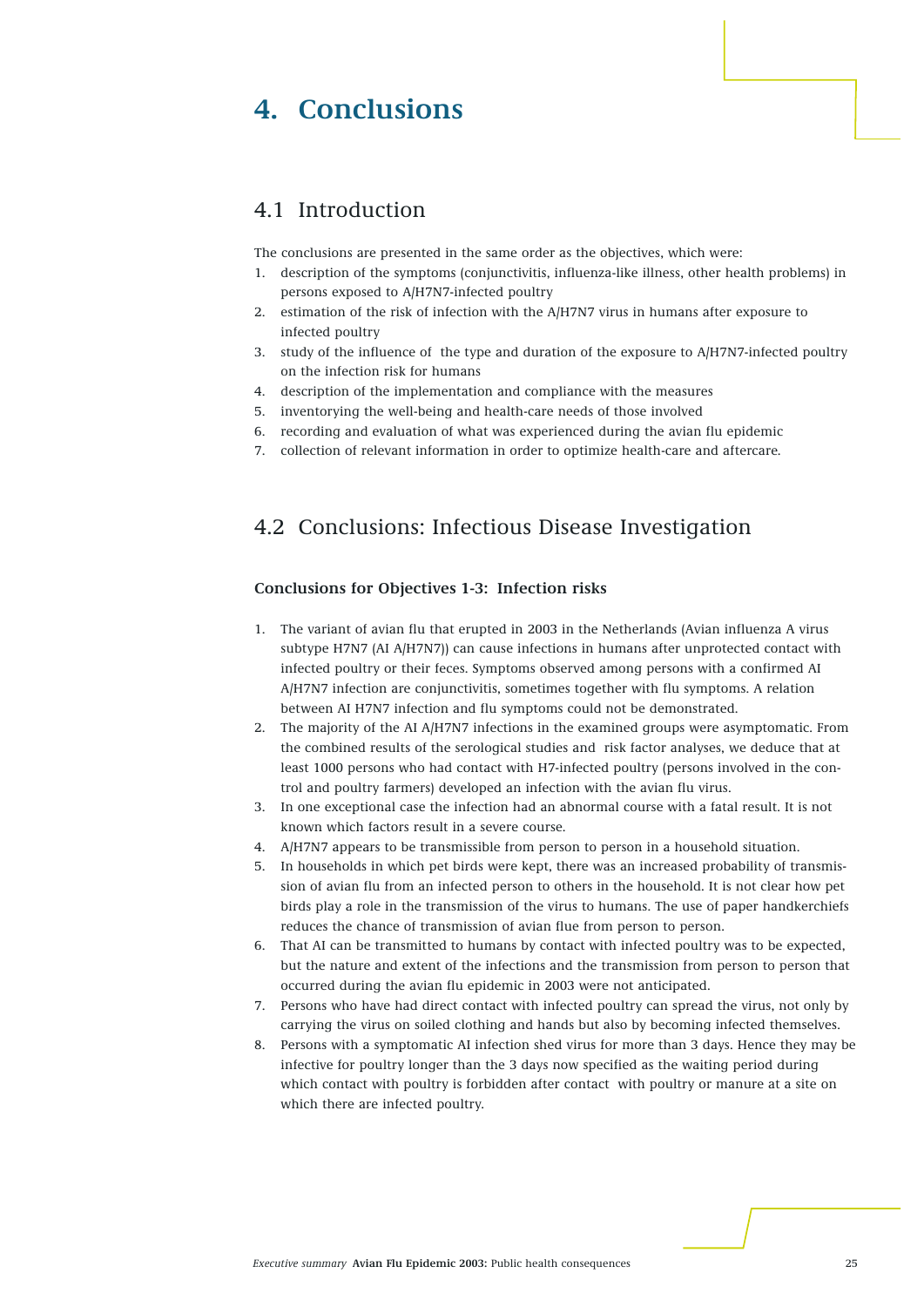- 9. During the epidemic in the Netherlands, the A/H7N7 virus underwent a remarkable number of mutations in one person (evidence found in the genetic material of the virus). This provides confirmation that the mechanism by which influenza viruses can change (for example, into a pandemic virus) can already occur in a primary infection. However, there are no indications that the mutated virus in this case posed an increased risk to the environment of the patient.
- 10. The methods routinely used for demonstration of human flu virus and antibodies are not suitable for demonstrating infection with AI
- 11. With a new HAI test, antibodies were found in 85% of the patients with conjunctivitis caused by AI and in none of the examined control persons. A statistically significant relation was demonstrated between conjunctivitis and detection of antibodies against H7 in humans. Also, the antiviral drug oseltamivir had an effect on the demonstration of these antibodies. These findings make it highly probable that this test reliably measures H7 antibodies in humans, which makes it a usable test for detection of recent A/H7N7 virus infections.
- 12. Antibodies against H7 were also found in a high percentage (58.9%) of family contacts of patients with a confirmed A/H7N7 infection, which indicates a virus infection. The high degree of spreading among family contacts was completely unexpected for this type of avian flu virus.
- 13. The prophylactic use of the antiviral drug oseltamivir protects against AI infection and has been included in the manual for avian influenza produced in the winding up of the investigation. It is essential to continue monitoring the sensitivity of detected viruses for this drug, since development of resistance of the type A flu virus to neuraminidase suppressors has been reported.
- 14. In this epidemiological study, safety goggles and mouth-nose masks were found to have no protective effect. The manual that was in use gave no instruction about the sequence to follow in removing protective clothing, and hence the goggles and mask might well have been removed before the dusty overall, allowing mucosal surfaces to be exposed.
- 15. The chance of acquiring AI is increased in proportion to exposure to manure from infected poultry.
- 16. Infection with AI was confirmed in a few persons carrying out the clearing out (from Poland and Belgium) who were beyond the jurisdiction of the Dutch authorities after they returned to their home countries. They constituted a small but uncontrolled risk of spreading of AI to those countries. In addition, it is probable that eventual complications of AI in those persons would not be recognized as such by local physicians.
- 17. The employment of persons lacking knowledge of the Dutch language increased the risk of infections because instructions (without adequate translation) were less well understood.
- 18. Participants in this investigation indicated that advice intended to prevent infection with AI was inadequately followed in practice.
- 19. The effects of infections of persons with the AI virus on the clinical course and the chance of adaptation of the virus by alteration of genetic material (mutation) or mixing of genetic material of the avian and human viruses (recombination) cannot be predicted on the basis of present knowledge.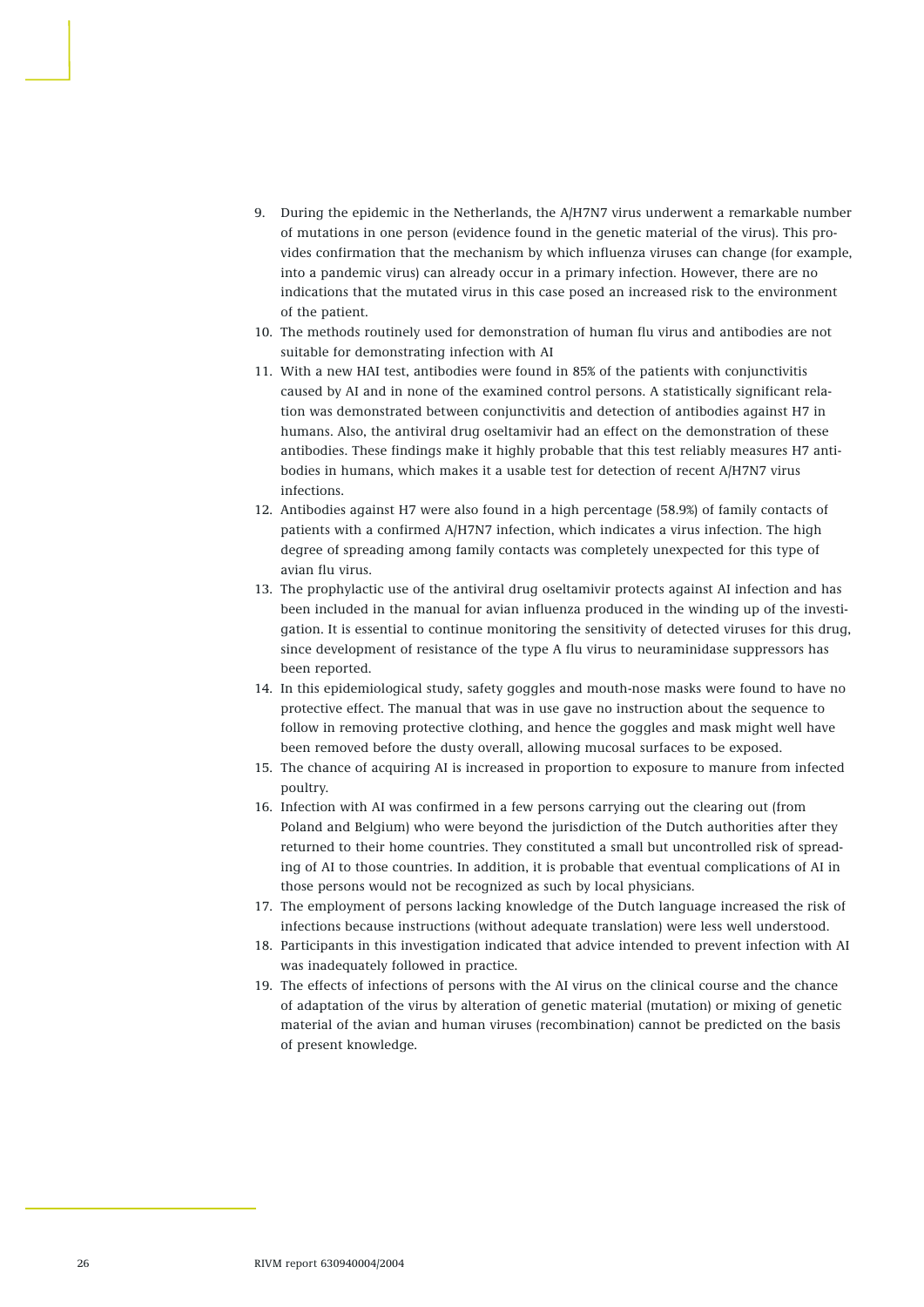#### **Conclusions for Objective 4: Implementation of and compliance with protective measures**

- 20. Antiviral drugs were used for prophylaxis by 48% of the poultry farmers and 76% of those combating the epidemic. More than two-thirds of the persons examined who were taking antiviral prophylaxis had interrupted treatment at least once. The reason given by almost half of those who interrupted treatment was that they had received too few capsules or that it was difficult to obtain the drug.
- 21. Poultry farmers and workers on infected farms scarcely made consistent use of masks and safety goggles, which according to the hygiene instructions from the LNV, were required. One-fourth of the respondents among those combating the epidemic found the measures unachievable, about half of these giving as the reason that there were practical problems in their use, such as misting up or poor fitting of the goggles.

## 4.3 Conclusions: psychosocial health, communication, treatment, and health-care needs

#### **Conclusions for Objective 5: Inventorying the well-being and health-care needs of those involved**

#### *Psychosocial health*

- 1. About one-third of the poultry farmers on farms that were cleared out contended with stress reactions (such as tension, gloominess, nervousness) and fatigue caused by tension and depression. The investigation revealed that poultry farmers in the supervised area, where there was no clearing out, had to deal with these health complaints to the same extent as poultry farmers whose farms were cleared out. These health problems were roughly one-and-a-half times more frequent among the poultry farmers than in the general population of the Netherlands.
- 2. The conclusions are comparable with regard to social contacts. Limitations in social contacts because of the avian flu epidemic affected poultry farmers on cleared-out and not-clearedout farms to the same degree
- 3. Poultry farmers at a location with infected poultry in the Gelderse Valley reported more stress reactions than did those on preventively cleared farms and on cleared-out poultry farms in Brabant and (and to a great extent also poultry farmers on preventively cleared farms).
- 4. There appeared to be a significant relation between concern for the farm and health complaints. Brabant and Limburg poultry farmers who were concerned about their farms farm suffered more often from depression (86%), stress reactions (65%), fatigue, and sleep problems (75%) than did poultry farmers who were not concerned (16%, 17%, 16%, and 11%, respectively).
- 5. Of the poultry farmers and professional workers involved in the clearing out, 10% reported that they were concerned about infection with the avian flu virus. There were no differences in this regard among poultry farmers on infected farms, preventively cleared-out farms, and farms not cleared.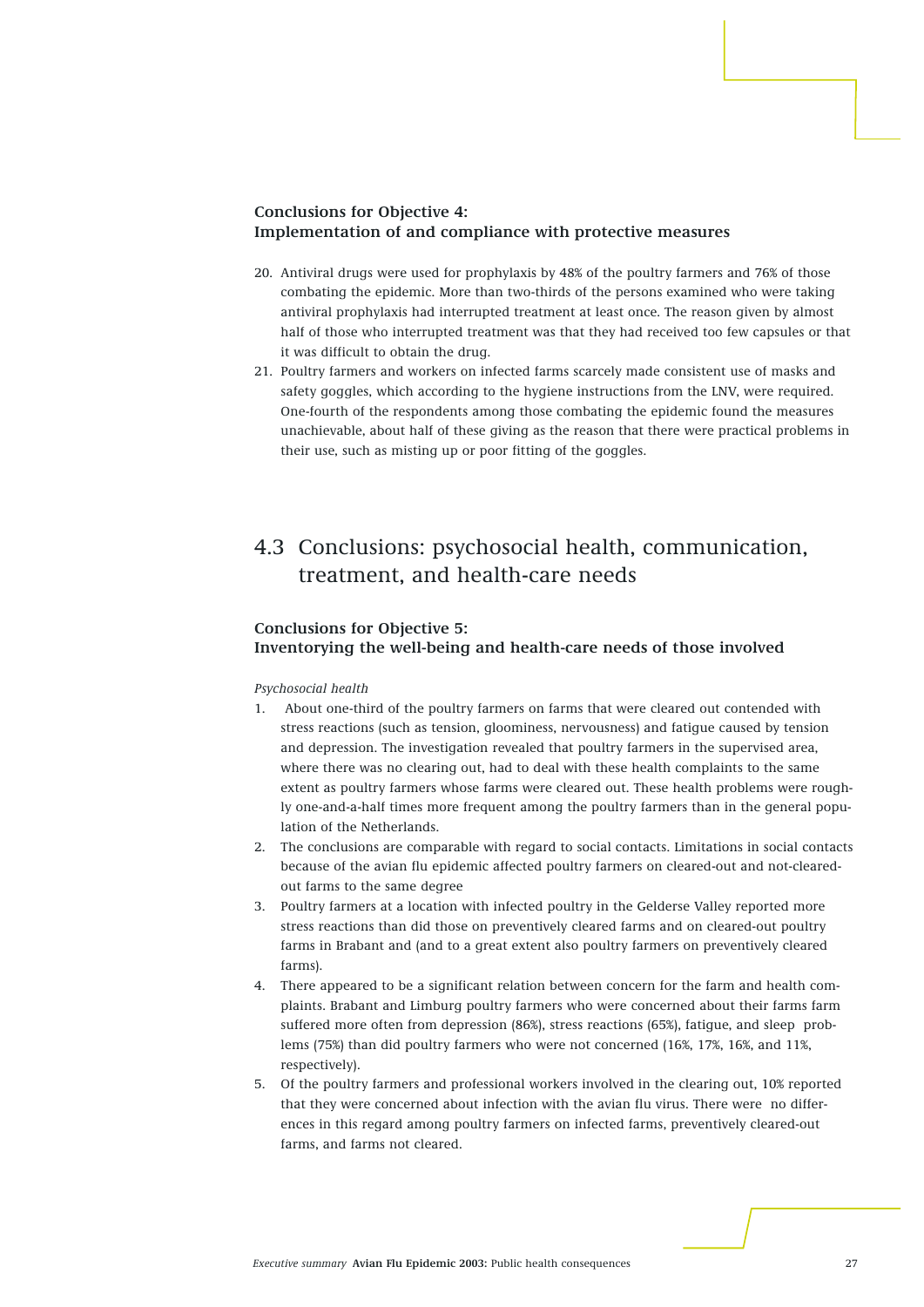- 6. Among professional groups involved in the epidemic, just as among poultry farmers, fatigue was reported abut twice as often as in other professional groups in the Dutch population. The need for rest among persons involved with this epidemic was thus greater than normal. Professional groups involved in the epidemic reported no more sleep problems or stress reactions (tension, pessimism, gloominess, feeling nervous) than other professional groups in the Dutch population.
- 7. In comparison with other groups involved in the epidemic, veterinarians brought in from outside more often found the work to be emotionally taxing, reported more stress reactions, and found that they were not prepared for the emotional reactions of the poultry farmers.
- 8. There was no evidence that previous involvement in controlling animal diseases was associated with either more or fewer health complaints. Previous involvement in controlling an animal disease epidemic thus did not of itself constitute a health risk.

#### *Material and financial assistance and support for poultry farmers*

- 9. Of the 94 poultry farmers on cleared-out farms in Brabant and Limburg, 24% indicated that they had great to very great concern about the survival of their farms. This concern could also be sensed in the other professional groups. Hence worry about the future of the sector was most frequently mentioned as the subject with which they were most occupied.
- 10. In comparison with poultry farmers in areas with infected poultry, those whose farms were cleared out preventively more often indicated that they could not bear the financial consequences of the epidemic with the financial support that was being promised.

#### **Conclusions for Objective 6: Recording and evaluating the experiences of those involved in the avian flu epidemic**

#### *Information about and preparing for the clearing out*

- 11. Most of the poultry farmers thought that they were quickly informed of the necessity of the clearing out and that the work was quickly begun (both averaged 75%). They were also generally satisfied with the handling of their questions by the RIC (63%). It can be concluded that the provision of information was generally satisfactory. Some improvement can be made especially in the provision of information about the clearing out.
- 12. According to 45% of the poultry farmers questioned, the information about the clearing out was partly or entirely not in agreement with what actually took place. They were thus led to have other expectations or the information they received was subject to more than one interpretation. These farmers reported significantly more health complaints such as depression, fatigue, stress reactions, and problems in sleeping.
- 13. Among professional groups involved in the clearing out (with the exception of members of the AID and insurance appraisers), 71% reported that they had been informed about the way in which the clearing out would be conducted, although only 52% of those actually performing the clearing out felt they were informed.
- 14. About half of all persons combating the epidemic found that they were not prepared for the strong emotions exhibited by those affected by the epidemic. The proportion was higher among those actually doing the clearing out (74%) and helpers brought in from outside (77%).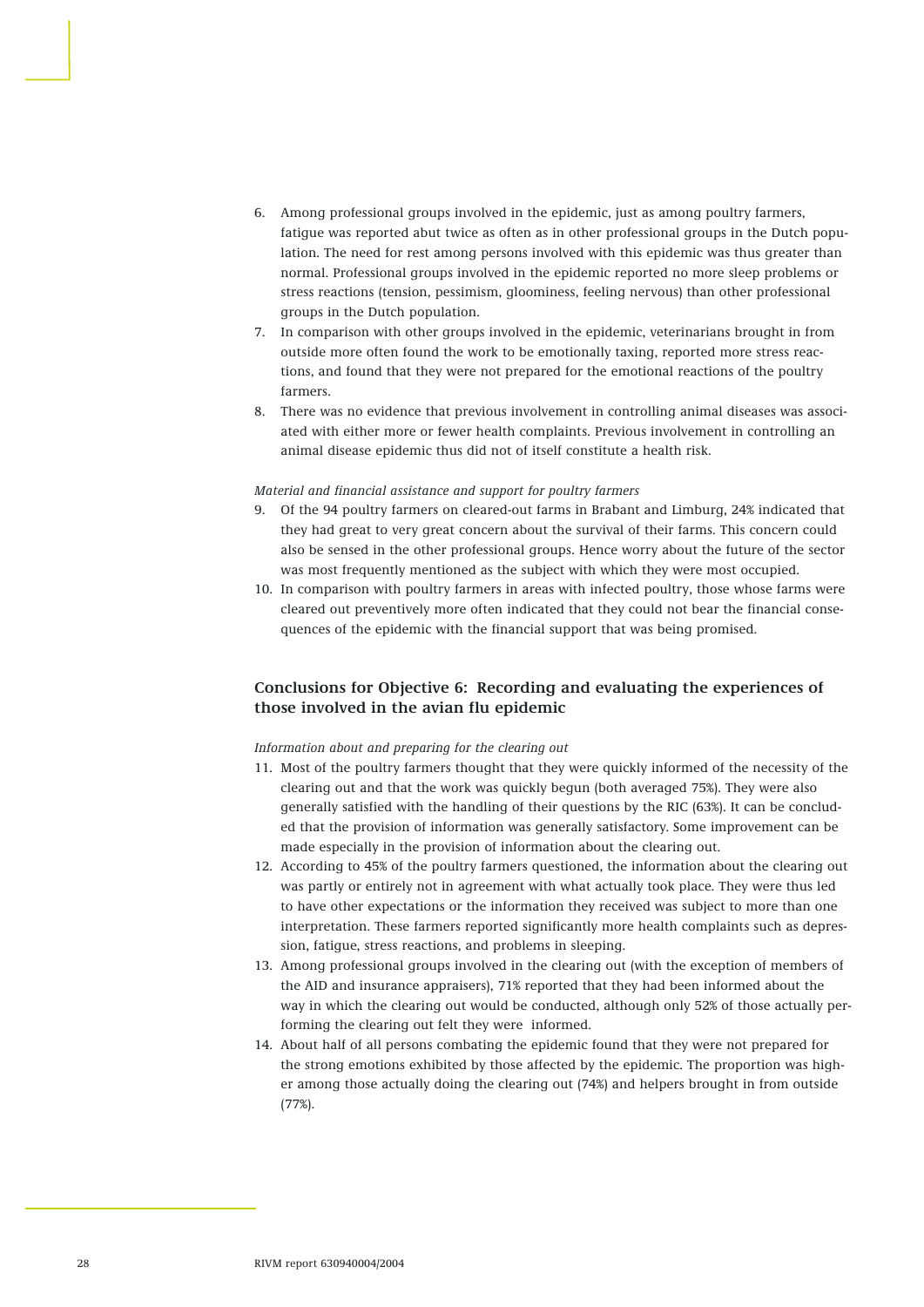#### *Treatment and reactions of those involved during the clearing out*

- 15. In spite of the hectic situations during the epidemic, 90% of the poultry farmers were satisfied with the manner in which they were treated during the clearing out. From this it can be concluded that most of the professional groups involved generally handled the work adequately.
- 16. Professional groups involved in the epidemic found that in general they were treated with respect and given serious attention, but about 35% of them had to deal with verbal aggression from poultry farmers at least once (and in a few cases multiple times). This was also experienced by 20% of those actually doing the clearing out.

#### *General information*

- 17. Poultry farmers received information from various sources about various aspects of the epidemic (clearing out, protective measures, financial measures, etc.). Most (81%) of those whose farm was cleared out said that they were adequately informed about where to obtain answers to questions about avian flu. From this and other findings it can be concluded that the provision of information generally proceeded satisfactorily, although there is room for improvement.
- 18. After the clearing out, the poultry farmers mainly needed practical information about such things as when they could resume operating their farms, the extent of compensation they could receive for the damage, and what must be done with the poultry manure.

#### **Conclusions for Objective 7: Collection of information relevant to optimizing the care and aftercare of those involved in the epidemic**

- 19. A large proportion of those poultry farmers who had many health complaints (depression, fatigue, problems with sleeping, and stress reactions) contacted agencies with which they were familiar in the agricultural world, such as the LNV Information Service, LTO Agricultural Helpline, SEP, regional offices of LTO/NOP (all of these around 40%), the branch associations (about 45%), and SEP cattle breeding (about 60%).
- 20. The poultry farmers could obtain support not only from the RCC and the telephone help service but also from SEP. About half of them in Brabant and Limburg made use of SEP information and/or SEP cattle breeding and among those with many problems or concerns the proportion was 75%.
- 21. When poultry farmers spoke with someone in the regular or agricultural assistance services, they received help and support from the conversation.
- 22. Following the avian flu epidemic, 5% of the poultry farmers on cleared-out farms sought help from social workers and 4% turned to the Mental Health Services.
- 23. Poultry farmers and their partners who had many health complaints (depression and stress reactions, measured by validated questionnaires) more often contacted the family doctor (about 30% in the Gelderse Valley as well as in Brabant and Limburg) and the social worker (about 15%, only in Brabant and Limburg) than did poultry farmers and their partners who had relatively few of these complaints. Poultry farmers with many of these types of complaints turned especially to physical (medical) health-care sources and less to mental healthcare.
- 24. In contrast, a much larger proportion of the poultry farmers and their partners in Brabant and Limburg (40% and 65%, respectively) indicated that in the event of serious psychological problems in the future, they will seek help from the GGZ or the social worker.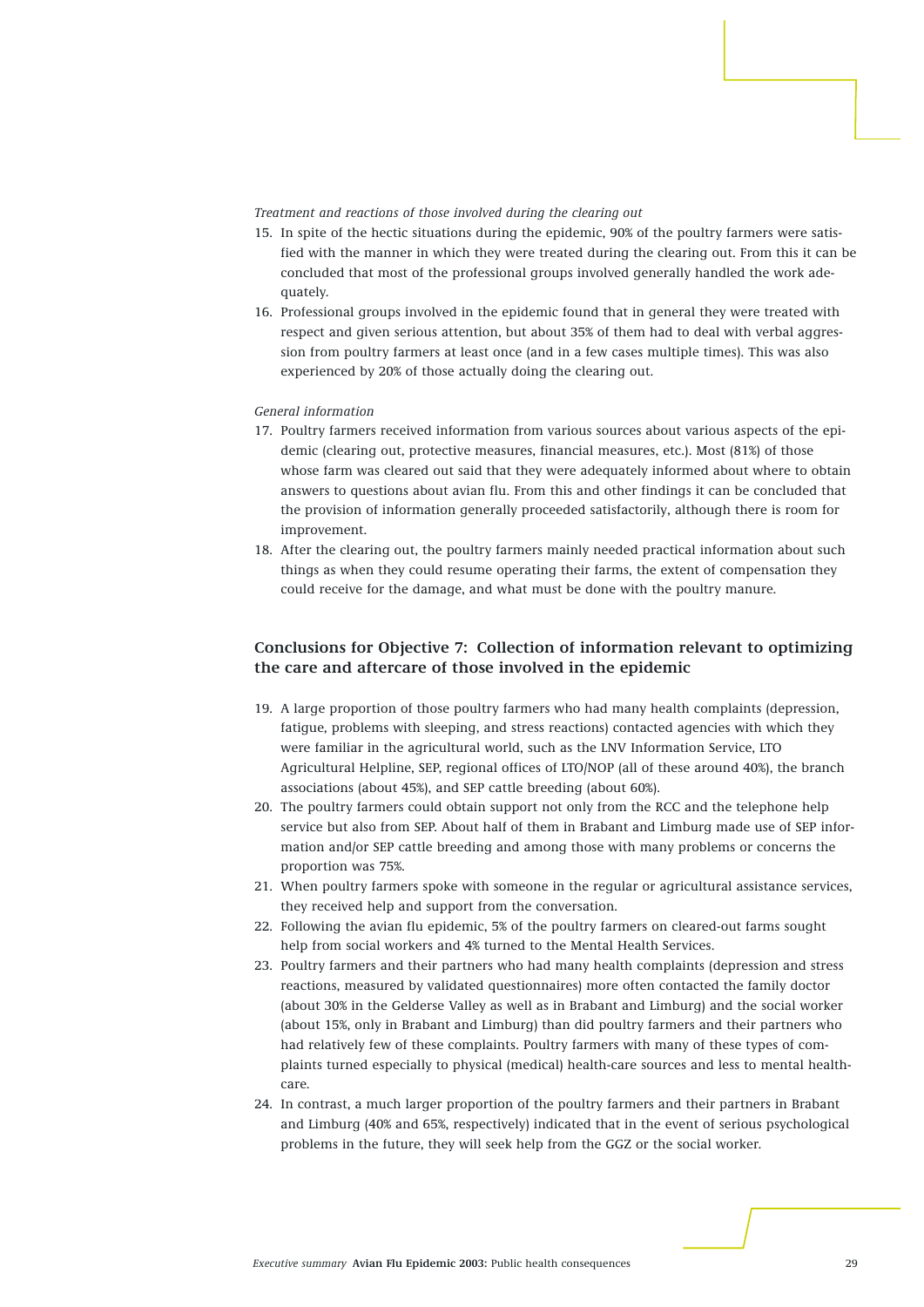- 25. Among all poultry farmers on cleared-out farms, 16% indicated the need for supplementary support, help, or health-care as a result of the avian flu epidemic. Those on cleared-out farms in the Gelderse Valley and in Brabant and Limburg did not differ in this regard. They needed mainly financial support and less support for health and affairs concerned with the family.
- 26. In comparison with poultry farmers in areas of infected poultry, those whose farms were cleared out preventively more often indicated their inability to bear the financial consequences of the epidemic with the financial support being promised.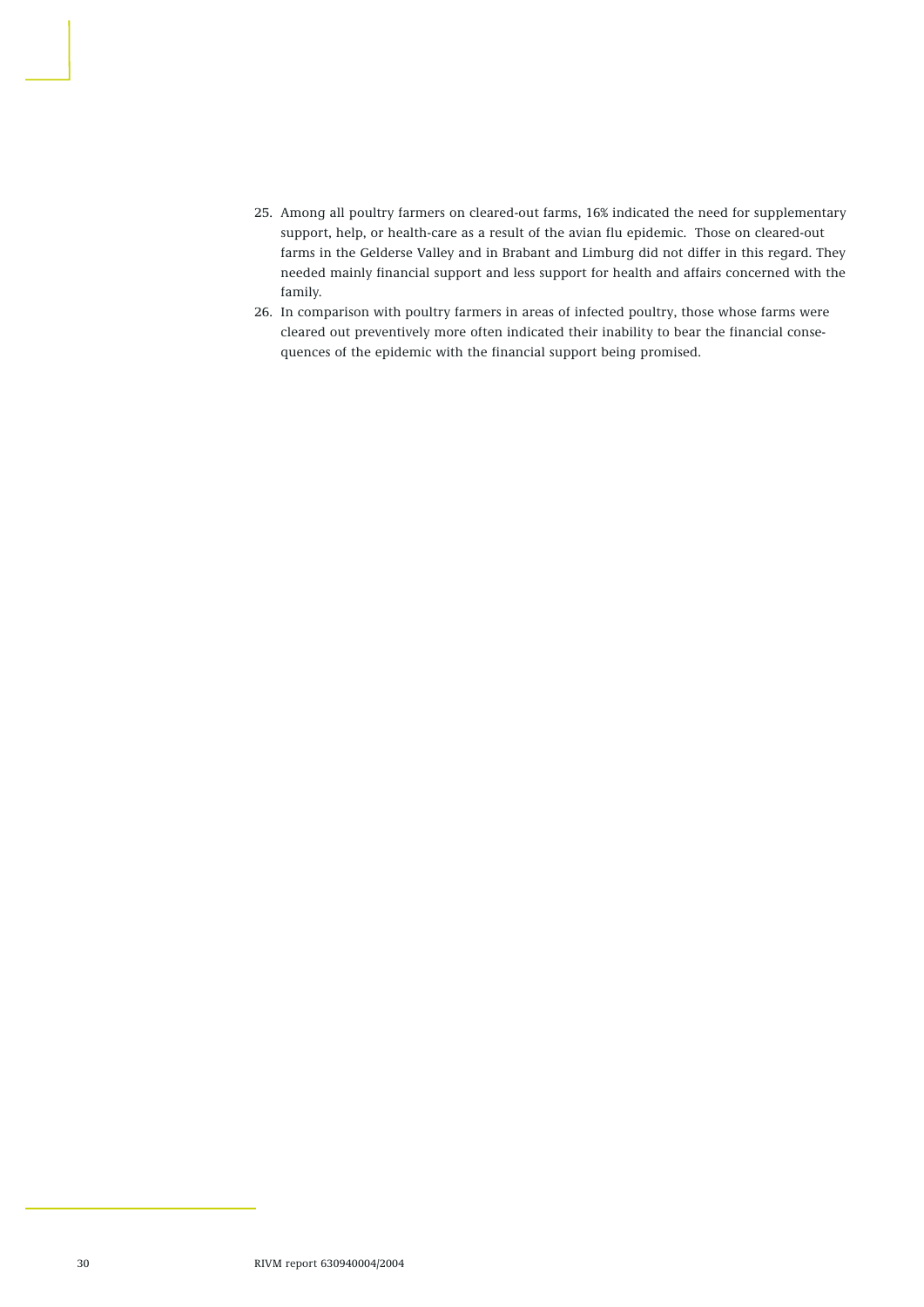## **5. Recommendations**

The recommendations are presented in the same order as the objectives.

## 5.1 Recommendations for investigation of infectious diseases

#### **Recommendations for Objectives 1-3: Infection risks**

- 1. Infection with AI is a professional risk for persons working in the poultry sector. The available hygiene protocols for protection of these persons in the manual for animal disease prevention of the LNV should be reviewed in light of the experience of the AI crisis and sharpened where necessary. In view of the increasing evidence for risks of human infection by AI, consideration must be given to all types of AI, including viruses with low pathogenicity for poultry.
- 2. Implementing personal protection against risks arising in zoonoses is largely under the direction of the LNV, while advice about new risks for public health is arranged via the LCI/OMT/BAO structure under the responsibility of the VWS. During the AI crisis, advice from the VWS as well as the LNV manual and the VWS manuals had to be translated and implemented. This complex structure impeded direct communication about new risks. It is necessary to arrange a better division of tasks for all parties and better direction over performance aspects at all levels of combating the epidemic. Since it concerns public health risks, it is obvious that the VWS should take the initiative.
- 3. Knowledge about zoonoses must receive greater attention by medical personnel and services who deal with them (GGD/general practitioners/ophthalmologists/occupational health physicians LNV/RVV), so that the contribution and responsibility of the VWS becomes more obvious. It is clear that the VWS should take the initiative.
- 4. The waiting time of 3 days in the current LNV protocols to prevent carrying virus to other farms must be increased.
- 5. The current protocols for prevention of AI in humans should be reviewed and modified as needed, now that it is known that transmission of the virus from poultry to humans and from person to person occurs more often than was realized when these protocols were created. A specific question here is whether criteria should be set for the use of antiviral drugs by family contacts.
- 6. During future AI epidemics, pet birds in households of AI-infected persons should be examined for signs of AI infection.
- 7. The manual for avian flu epidemics should include measures to prevent as much as possible the spreading of virus outside the infected area by personnel brought in to help in combating the epidemic

#### **Recommendations for Objective 4: Implementation of and compliance with protective measure**

8. On the basis of the evaluation of the use of protective measures during the AI epidemic, the instructions available in an AI crisis must be sharpened. This includes investigation and testing to determine which types of face and eye protection are suitable for working in various situations.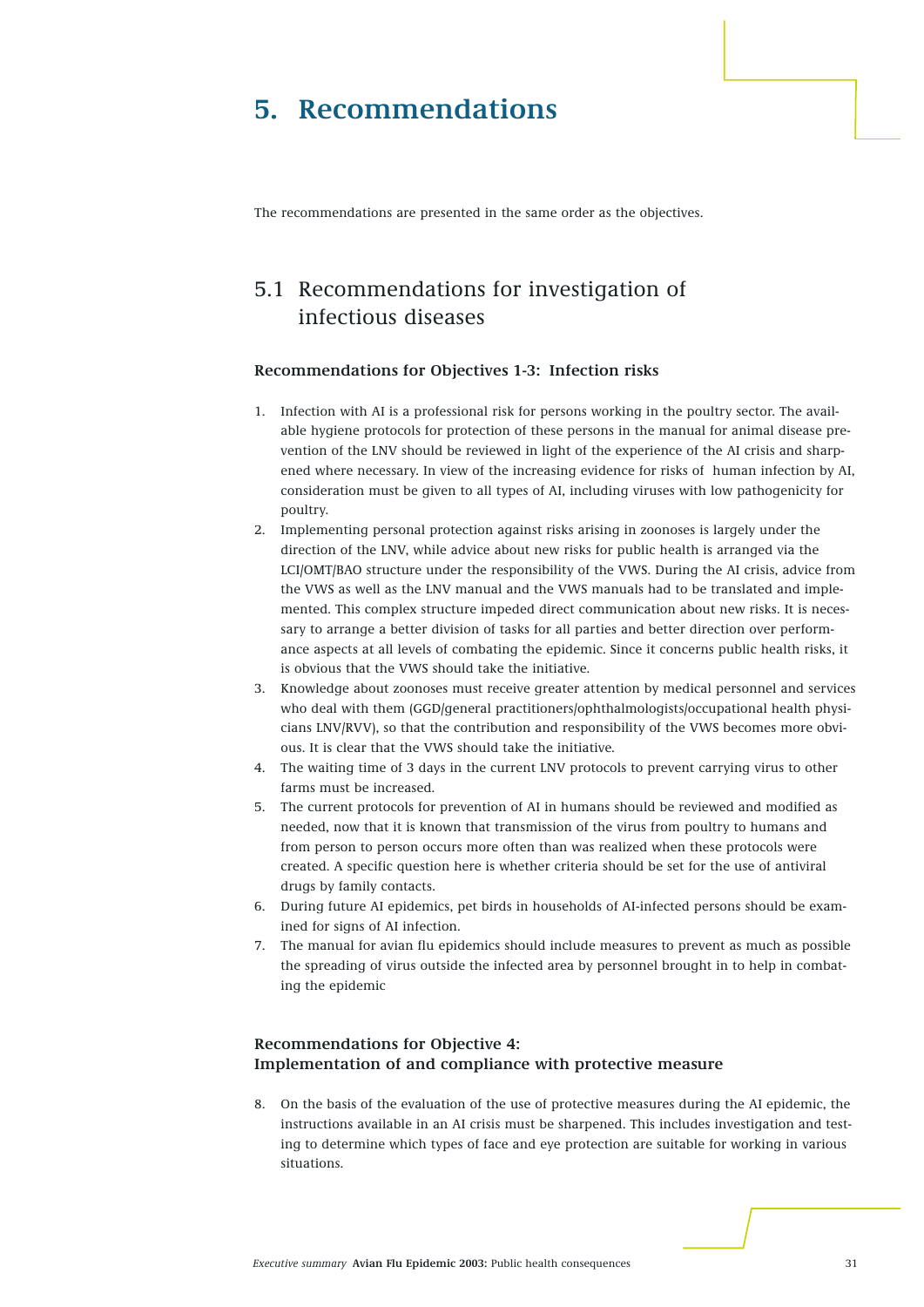- 9. Instructions for use of protective clothing should include their proper use, the order in which they should be removed, and decontamination procedures. There should also be a documented fitting test for protective goggles and mouth-nose masks for each worker before work is begun. This practical instruction should be combined with the opportunity for farmers and other persons involved in combating an epidemic to receive training which incorporates current insights into infection risks.
- 10. The distribution of antiviral drugs in an AI crisis must be greatly improved and compliance with their use must be more effectively monitored.

## 5.2 Recommendations for psychosocial health, communication, treatment, and health-care needs

#### **Recommendations for Objective 5: Inventorying the well-being and health-care needs of those involved**

*Psychological health complaints in poultry farmers*

- 1. In future epidemics attention must also be given to farmers in supervised areas. They contend with nearly the same health complaints (stress, depression, and fatigue), restrictions, and need for support as do poultry farmers on cleared-out farms.
- 2. In future crisis situations, all relevant organizations (governmental and intermediary) can profit from better communication with target groups about possible health risks from infection and its prevention. This will increase awareness of the risks of infection. Teamwork, timeliness, and consistency are needed to stimulate maximal compliance with preventive measures by different target groups.

#### *Material and financial care and support for poultry farmers*

- 3. In a future epidemic there should be prompt and practical support dealing with questions of continuity of the farm and financial settlements. Present experience indicates that a positive and personal approach to those involved, as was provided in this epidemic by the RIC (later AIC) and SEP, can make an important contribution to successful support.
- 4. All parties in direct contact with those affected by the crisis should have good interchange of information and feedback about contacts with the affected.
- 5. The experience gained by the RIC should be incorporated in any revision of the IAC handbook. The initiative for this rests with the Association of Dutch Municipalities.

#### **Recommendations for Objective 6: Recording and evaluating the experiences of those involved in the avian flu epidemic**

*Information about and preparation for the clearing out provided to the poultry farmers*

- 6. In a future epidemic the affected poultry farmers should be informed with the same promptness as in the avian flu epidemic in 2003.
- 7. Very soon after initiating efforts to combat the effects of an animal disease crisis, it must be ascertained how the dissemination of information and the implementation of various activities by the government are proceeding. With this information the responsible crisis organizations can send whatever is necessary directly to where it is needed.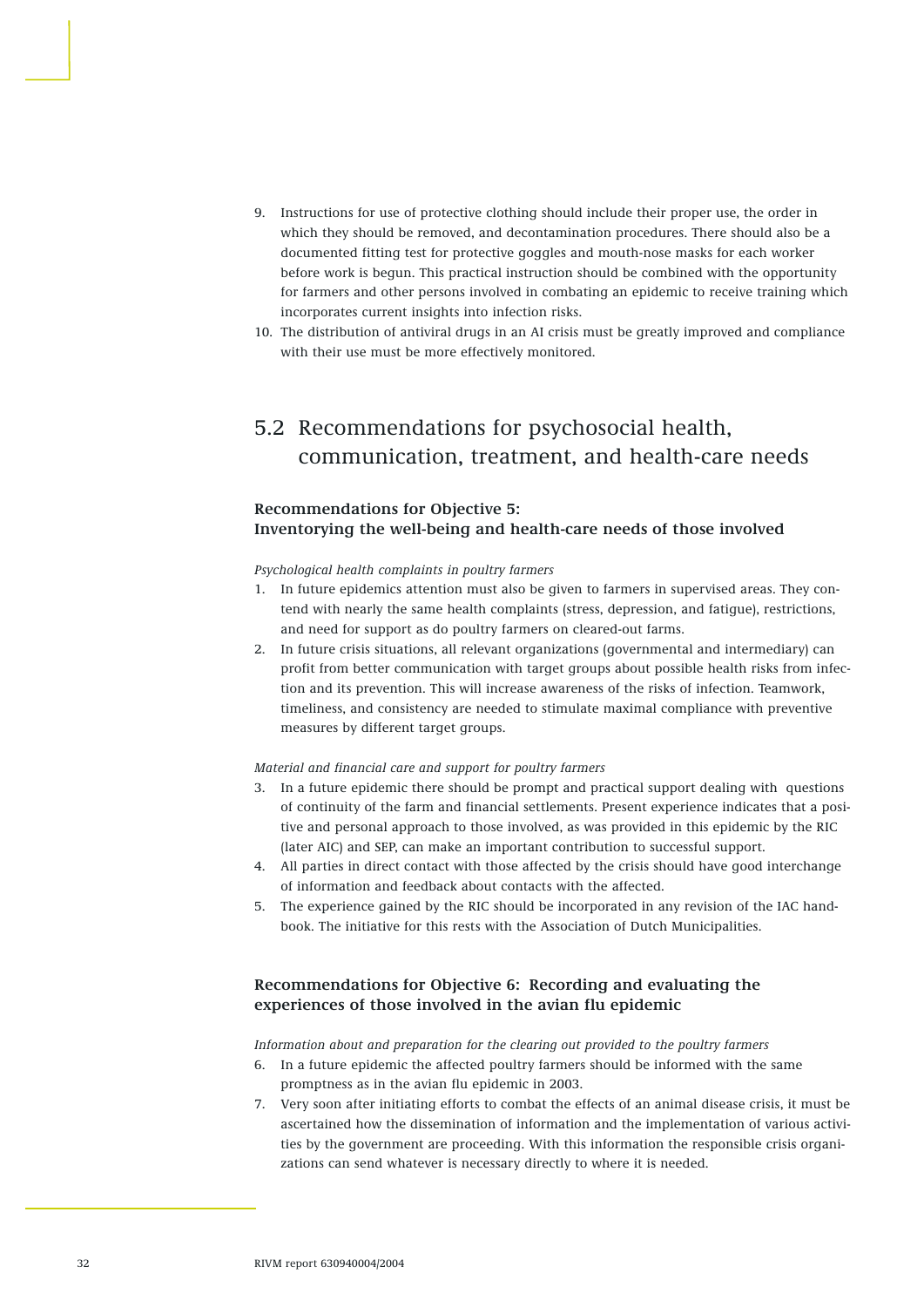#### *Information about and preparation for the clearing out provided to the professional groups*

- 8. In a future epidemic the professional groups involved in the clearing out should be informed about and prepared for the methods to be used, because of the psychosocial impact of these activities.
- 9. After the clearing out, the RIC should make follow-up telephone calls to learn whether there is a need for supplementary information.

#### *Treatment of and reactions from poultry farmers during the clearing out*

10. The poultry farmers were in general satisfied with the manner in which they were treated by workers involved in activities to control the epidemic. It is important to continue investing in good treatment of the poultry farmers by the various professional groups. Respect, understanding, good communication, and pursuing cooperation prevent potential conflicts and promote cooperation by the poultry farmers.

#### **Recommendations for Objective 7: collection of information relevant to optimizing the care and aftercare of those involved**

11. Invest in accommodation and cooperation between agricultural and regular assistance agencies, making use of each other's expertise. Prevent unnecessary medicalization and clearly indicate where the poultry farmer should go for help for each kind of problem.

#### 5.3 General recommendations

- 1. In the evaluation of the risks of AI infection for humans, consideration must be given to a greater potential area of dissemination for humans than for the affected poultry.
- 2. In order to improve the possibilities for health monitoring, reference values should be collected concerning the health and the risk factors for poultry farmers (and others) and for persons involved in combating an animal disease epidemic.
- 3. In any future investigation of livestock farmers and persons who carry out the actual work of clearing out in an epidemic, specifically applicable methods and infrastructure must be available to optimize the response.
- 4. A regulation should be prepared for the exchange of data concerning persons involved in animal disease crises and in the possible spreading of zoonoses. It should specify how rapidly and carefully (taking into consideration the WBP) relevant personal data can be exchanged between the owner of the data and those using the data. This is of importance for an adequate and rapid start of health investigation, monitoring, and provision of care, and/or protective or preventive measures.
- 5. Recording and information systems used in an animal epidemic should be better equipped to quickly and adequately provide insight into the numbers, contact data, work activities, and possible exposure of all persons (also those hired outside) who are involved in combating an animal disease epidemic.